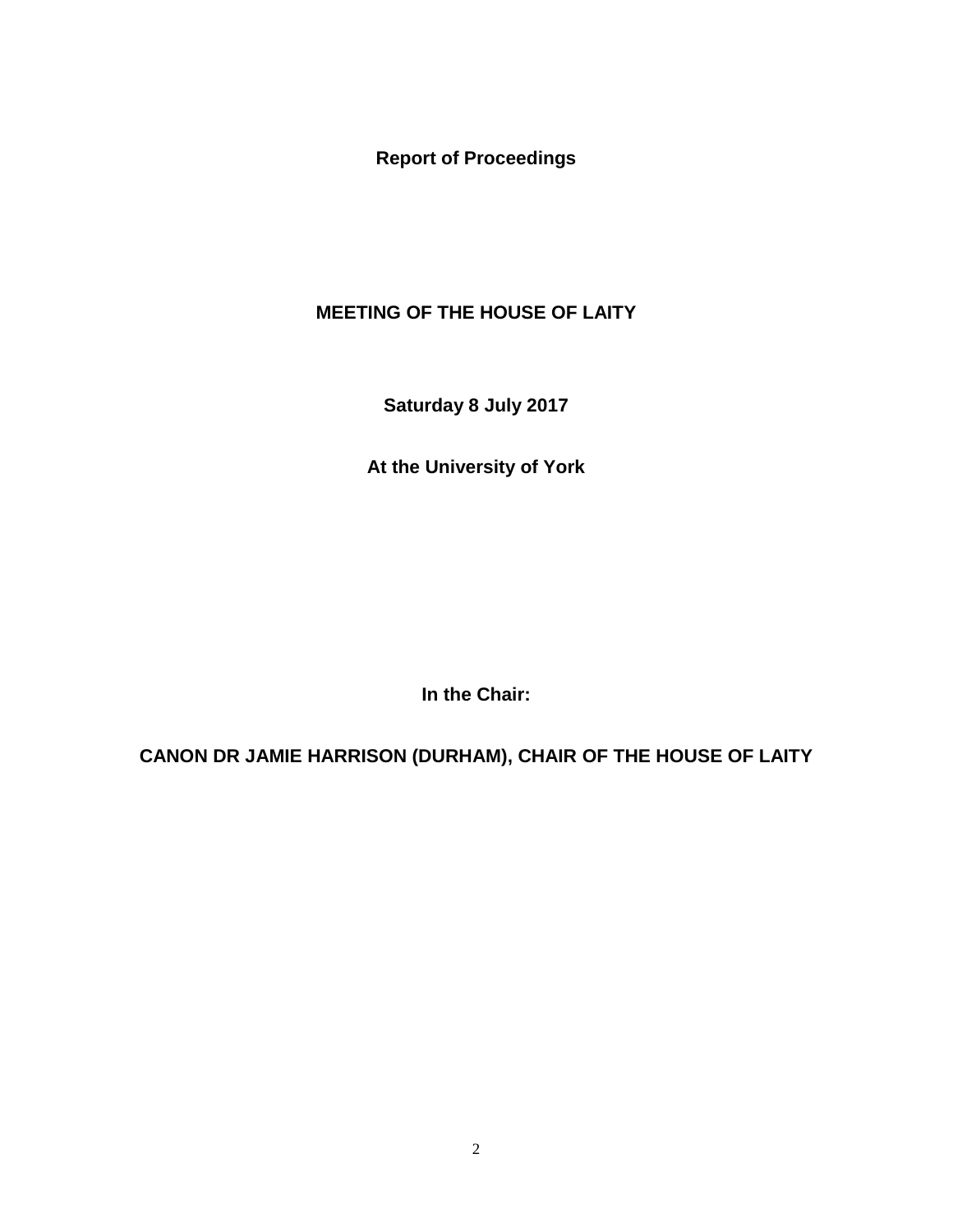THE CHAIR *Canon Dr Jamie Harrison (Durham)* took the Chair at 8.30 pm

*The Chair*: Good evening and welcome. Thank you for coming. There are so many other things you could be doing, but you are here, so thank you for that. Shall we have a moment of quiet as we gather ourselves before I say a prayer.

*The Chair* led the House of Laity in an act of worship.

*The Chair*: It is particularly good to welcome our representatives from Deaf Anglicans Together. You are very welcome. Thank you for coming. Also there may be two of our new members here. I do not know whether Richard Jones and Tracey Byrne are here. Let us give them warm applause. I have had very strict instructions that we must finish by 9.55 at the latest - Anne is looking very pleased - so we can get to the quiz. That is our focus.

I hope you have a copy of the green agenda paper. It was particularly important, and we thought it was worthwhile you coming out on this lovely evening, and we hope you feel the agenda fills some of that. The other question, of course, is when to meet. I think folk felt that last time that rushing up on a Friday afternoon was a bit too difficult, so this was the only obvious slot that we could hold this meeting.

I will go into more detail a bit later, but we have roughly three 20-minute or so slots, which allow a presentation or some comments from here and for you to come, much as we normally do, to the microphones, perhaps asking brief questions and making brief comments but not, as is our wont, speeches. We know tomorrow we have a couple of things on the Synod's agenda that are on our agenda this evening – one particularly in relation to the Crown Nominations Commission – so there may be areas you do not want to stray into tonight. However, there are some things that both Caroline and Aiden can help us with and Aiden is unique in that he has just done two five-year terms so he cannot serve a further term, which is why we can ask him to come and help us.

First, I am going to ask the Revd Canon Simon Butler, the Prolocutor of the Lower House of the Convocation of Canterbury, to address us for no more than ten minutes, with ten minutes or so for questions. Simon, come and tell us about clergy well-being.

*Revd Canon Simon Butler (Southwark)*: Thank you. It is very lovely to be invited to the House of Laity. This is a first for me and I will be very discreet and slip out after my item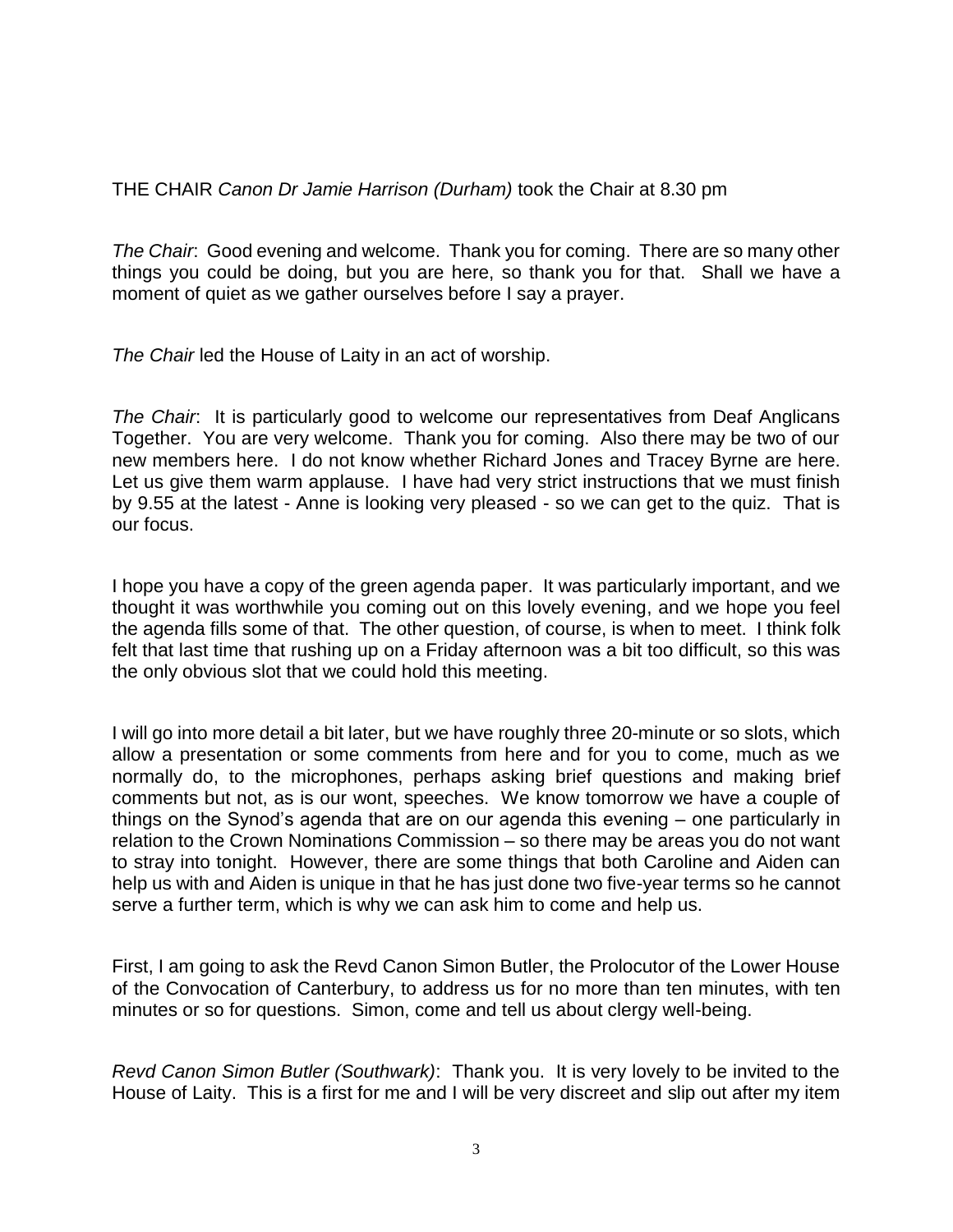so that all your confidential business will not be spied on to the House of Clergy!

One thing I do not want to do today is to rehearse the speech that I am going to give tomorrow and I do not think you want to engage in the debate that you might wish to participate in tomorrow.

However, I thought it would be worth saying one or two things very briefly about context. The first thing that has just come into my mind is because I just bumped into the Dean of St Paul's. I said I was going to this meeting and he said, "Please remember that when the clergy get together, they like to whinge and they whinge about all the pressures they are under and they forget that many of the people of God" - which is the language I prefer to use rather than the laity - "work far harder and are under far more pressure than any of the clergy". Sometimes we do ourselves no favours when we get into that sort of dynamic. I am particularly concerned as we address this issue tomorrow that it is not a whinge-fest for the clergy and that it is not an opportunity for special pleading. It is an invitation, which is something that has been on my heart for a little while, for the whole Church to engage in working together for the well-being of the clergy in the Church of England, and I include in that the Bishops as well.

We all are called to life in its fullest in Christ and there are many privileges of ministry; the privileges of having freedom to arrange your own diary; of having the gift of a home usually (and, in my case, very definitely) in an area where you could never afford to live. There are privileges and freedoms; the freedom to enter into the most special and moving and distressing moments of life, and to try to minister the love of God, which come to many of you as well of course – that is not to diminish it – but come to us in a rather particular way by virtue of the orders we hold and the office we are called to. In all of that there is much to rejoice in and to celebrate, but there are also the costs of that as well.

Having a diary that is free can also mean, if you are not very good at looking after yourself, that you fill it with endless things. One of the things that I think clergy are called to do, particularly if they are in a parish ministry, is to think and reflect and pray. We need time to do that and, obviously, if we are forever busy, busy, busy that can be squeezed out. The pressures of home, of course, mean that we are sharing our home as a place where, in very many cases, other people come in and, in some cases, think that they have a right to do that. For those who have families and children, that presents its own challenges. There will be more of that to talk about.

What I wanted to say of course is that there are many joys and privileges of ordained ministry, but there are costs as well. What we are doing tomorrow is to reflect on how best we can ensure that our clergy are happy and fulfilled in their vocation and the role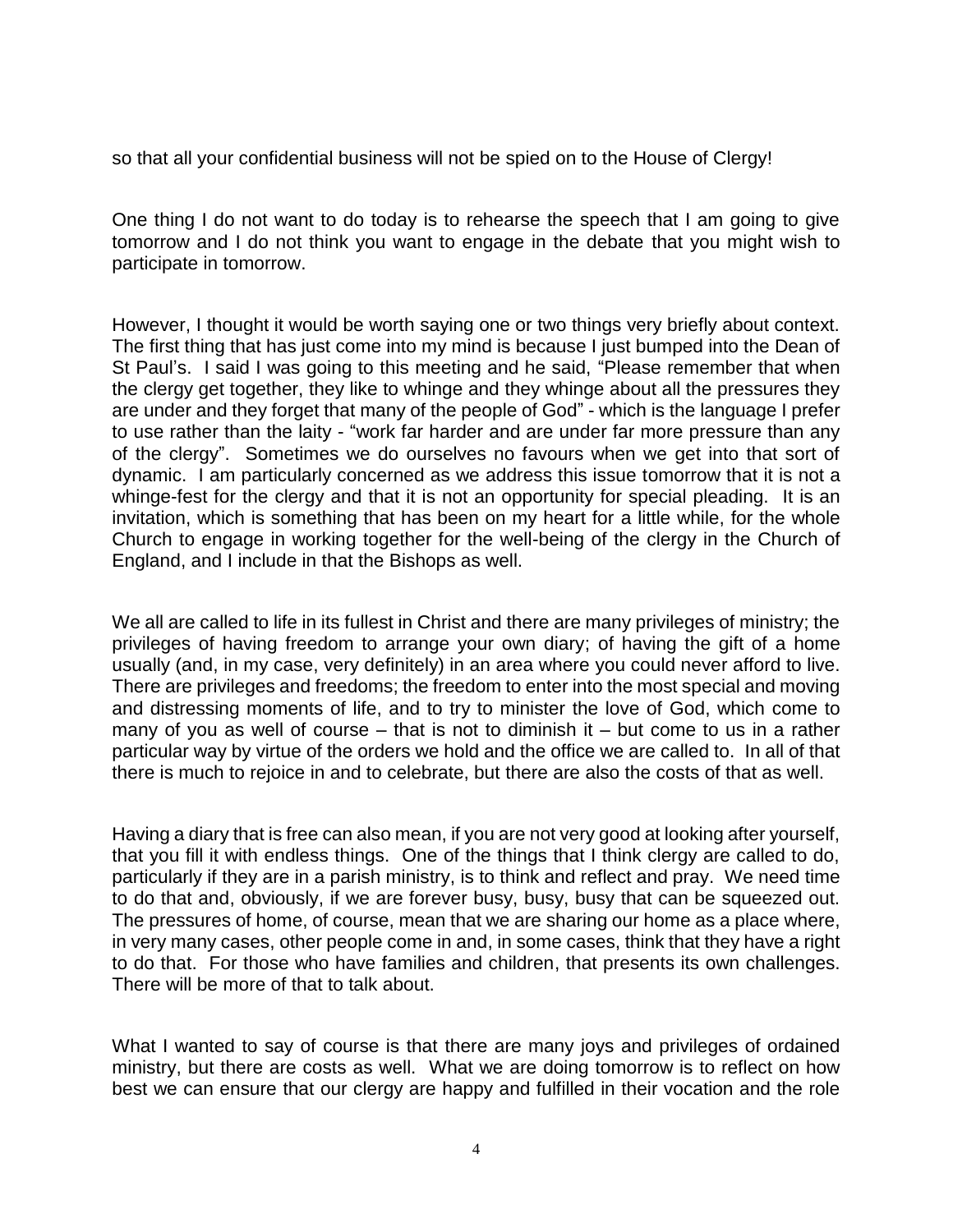each of us can play in that.

In the Report there is mention of clericalism and I did get to ponder as we debated *Setting God's People Free* earlier in the year that, while many of the challenges of clericalism are self-inflicted, there are also ways in which clergy can be caught in that situation. I would like us to feel tomorrow that we are talking in partnership and that our debate would not get tied up too much in all the evils of clericalism and the effects that they have.

What I am most keen to do tomorrow, as I will be saying in opening the debate, is to give opportunities particularly for lay voices to bring their own experience and ideas because you, more than anyone else, see the clergy at work. You see the good ways we work and the good ways we look after ourselves and you see the bad ways we work and the bad ways we look after ourselves, and sometimes the bad ways that we are treated perhaps by our congregations and perhaps by the Church itself. Some input from you is going to be really crucial, and not just at this stage, but also as we go forward into hopefully some work over the next two years. It would be great if you can write in and reflect so that the process of this work is ongoing and iterative, as I have said; that we keep reflecting on it and honing it as we go through.

Also - and perhaps this is a final plea - you need to go back to your churches, congregations, institutions, have a look out for your clergy and see how well you think they are and to see if there is anything that you can do in the workplace where you are to support the well-being of your clergy. It might simply be asking them how they are from time to time, not in that English way where we do not really expect an answer. We have all had those experiences of asking someone how they are, and they tell us!

That is an encouragement because this is going to be a partnership of all of us to improve the well-being of the clergy. As an early indication of that, I was very keen to invite – and she was very keen to volunteer – Dr Yvonne Warren from Coventry, who has been part of our initial Working Group, bringing her professional and ministerial experience to our work as well. I am very grateful to her and would like to put on record my gratitude to her for her work so far in the group; it has been great.

That is enough from me. I think the best thing is if you ask questions or make comments at this stage. Do not give a speech because hopefully you will get called tomorrow. Let us see what you might like to say and thank you for listening.

*The Chair*: Thank you, Simon. I think the easiest thing is for folks to come to the microphones if they have a question or a comment or something to add, perhaps from their own experience, maybe just two or three. We are not going to be too formal, but if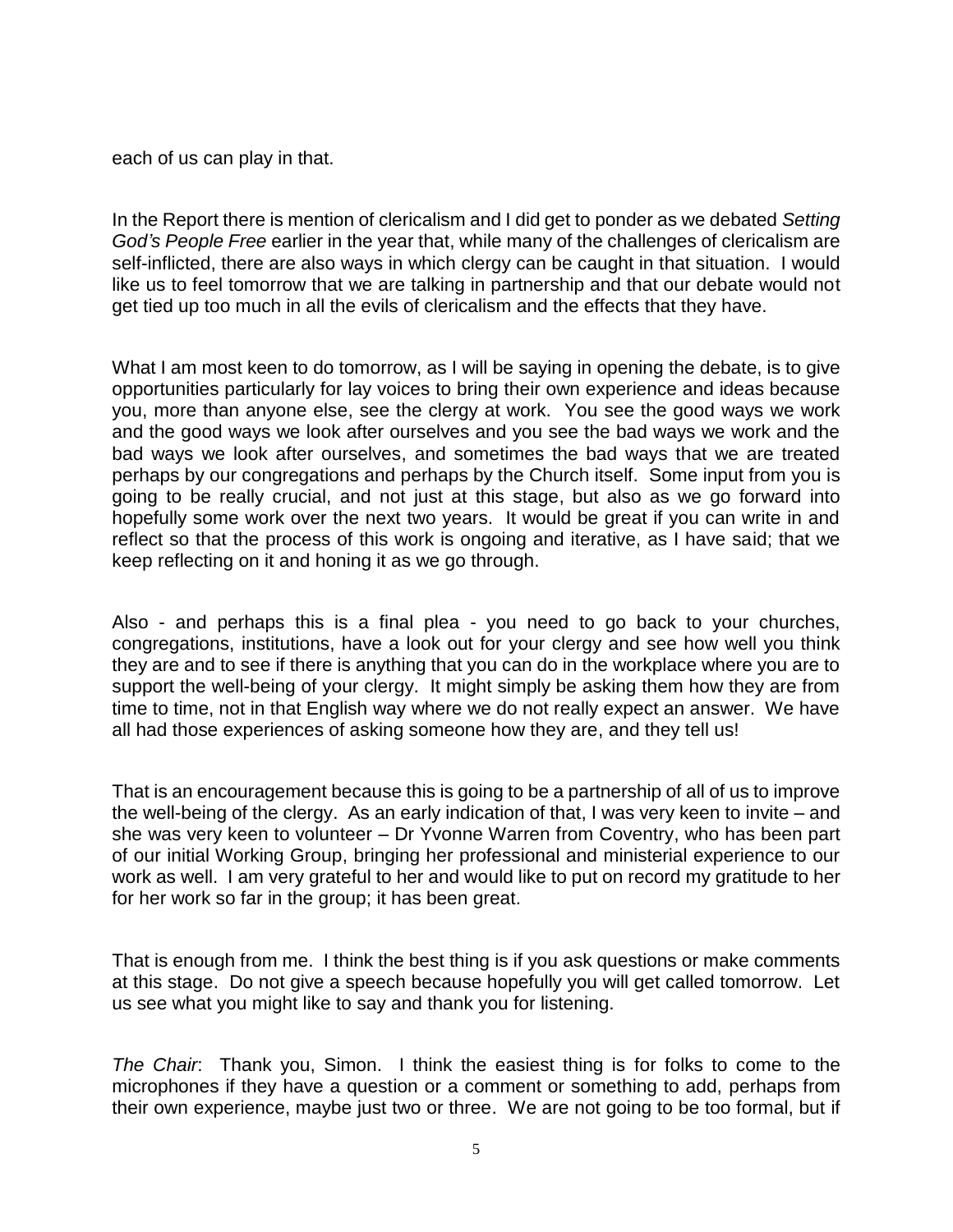you can just say who you are and where you are from. Just to warn you, this is being recorded so your comments will appear in print!

*Dr Simon Clift (Winchester)*: As an occupational health specialist, I spend quite a bit of time in my consulting room, sometimes with ministers and clergy, and generally, when I am talking about recommendations, I am emphasising both individual responsibility – and there are always measures that people could consider for their own well-being – and also, typically, we talk about the employers' responsibility, particularly where there are reasonable adjustments for disability, so structures and systems would be things that I would be talking about ---

*The Chair*: This sounds like a speech.

*Dr Simon Clift (Winchester)*: I am wondering whether you feel there is an appetite, Simon, for changes within the systems and structure of the Church of England that might enhance well-being.

*Mr Tim Hind (Bath & Wells)*: I recognise that some pressure is good, but we can put pressure onto ourselves. When I was made churchwarden some years ago and I was told, "And of course you will do this and you will do that," I said, "Actually I won't because I don't think it is in the job description". Is there a module in clergy ordination training regarding delegation?

*Revd Canon Simon Butler (Southwark)*: To Simon Clift first of all, one of the things that struck me as we have begun this piece of work is just how much everyone is keen to take it on. We had an early conversation at the Archbishops' Council about it and the Council and the bodies that work under the Council such as MinDiv and RACSC are really up for this as well. What we are not going to do, I hope, is create another document that no one will take any notice of. By doing it in this consultative way and drawing people in and doing something that will help us to simply lay down a benchmark, then it will be for us and the bodies that flow out from here to hold one another to account, both in the structures and also in the local context as well; dioceses and even parishes as well.

Tim, I have not been in theological education for 25 years. There was not, and neither was there a module on chairing, which I think most clergy would value. I think it is one of the things about clericalism that the ability to delegate, to empower others is not as common a gift in the Church as we might wish for. That is partly – and we have all been there – as busy members of the congregation as well; you know that it is often far easier to do a job yourself than to get someone else to do it. We can all be guilty of that, but obviously when you are wearing the collar that brings extra power to the situation that you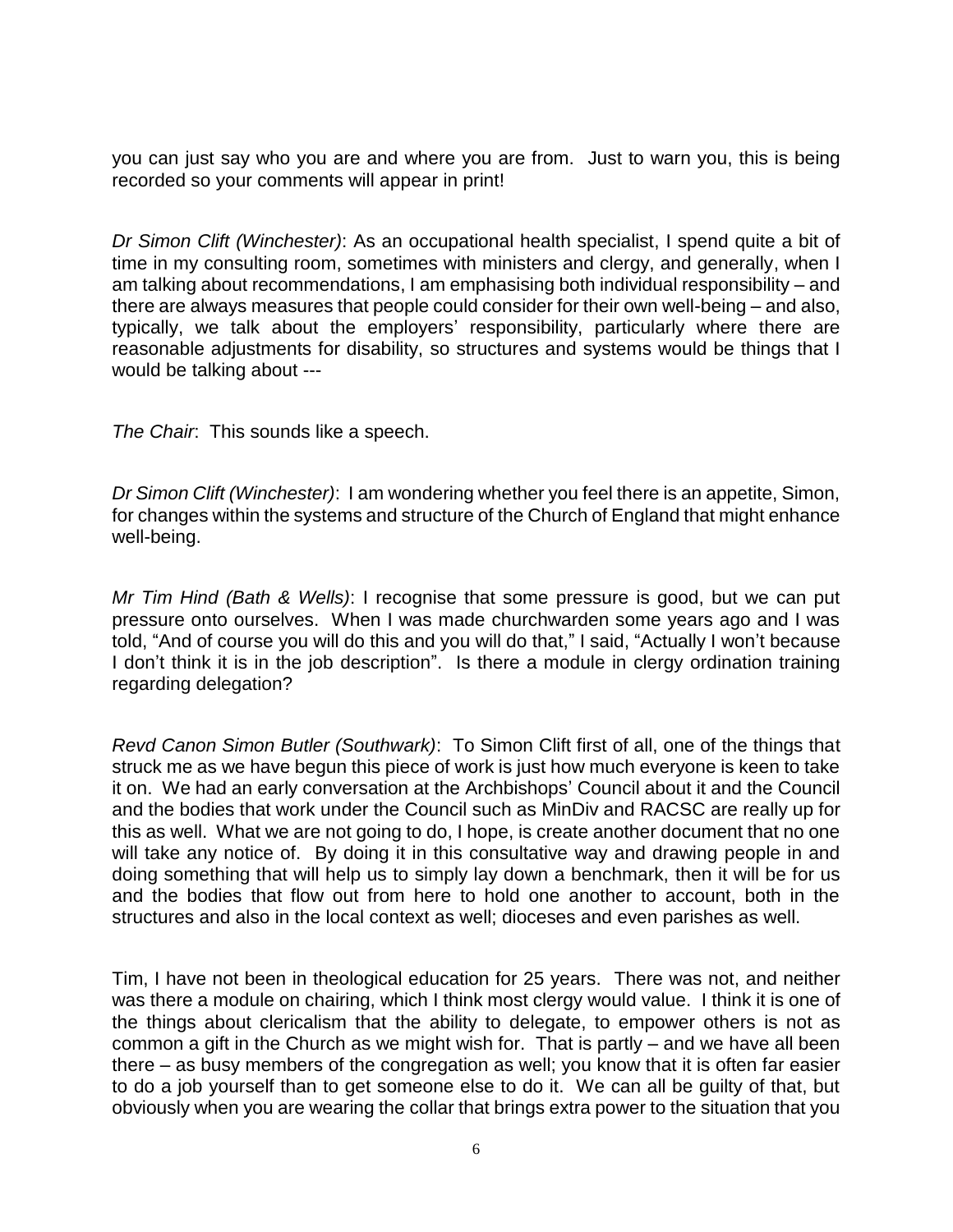are exercising over those around you.

I will always remember a story I was told about someone who came into the vestry at a confirmation and he was asking about where he needed to stand to administer the chalice. The Bishop said to him, "Over there will be fine", and after he went out of the vestry the local vicar said, "Do you know that guy is the senior personnel manager in British Airways?" There was all this ability that he had and he was slightly deskilled by the fact he was worried about where he was going to stand to administer the chalice, which will feed, I am sure, into Adrian Greenwood's comments about lay ministry in a minute.

*Mr Graham Caskie (Oxford)*: I grew up in a house where my father was an ordained minister and I am very grateful for it; it is a real privilege. Do you think there is an issue regarding expectation management of ordinands, in that if potential ordinands, who all come from laity, are given a full idea and perspective of what life in ordained ministry is actually like?

*Mr Adrian Greenwood (Southwark)*: Simon and I were Clergy Chair and Lay Chair of the Synod and we worked very fruitfully together. I am going to refer to *Setting God's People Free* because I would say, Simon, it has some very good stuff in it for the clergy. The essential principle is full mutuality of vocation through baptism and a call to whole-life discipleship and there is talk of a rule of life. I would like to think that we could have a rule of life and concept of whole-life discipleship which covered ordained and lay. I am therefore not very keen on going on down a one-way track about clergy well-being as opposed to the well-being of the whole people of God. If you have not spotted this it would be interesting to get your comment: on page 23 of *Setting God's People Free* it suggests that clergy should have two days off a week.

*Revd Canon Simon Butler (Southwark)*: Expectation management, Graham: one of the big challenges, if you think about theological education, is that there is so much expectation built up and all of a sudden these new deacons are released into the life of the Church and suddenly they have to discover that all that theology and all that learning has been slightly set into second place because they have been told to go and visit Mrs Smith who wants to talk about her bunions, and every time you go and see Mrs Smith she just wants to talk about her bunions. We do not spend as much time talking about the things of God as we might have done and we might spend time doing things we do not want to do. All the stuff about expectation, moving into ordained ministry and perhaps, even more so, moving from curacy into first incumbency when you have no training incumbent to stand behind, is often a place where clergy fall away from ministry because they become disillusioned, it has not turned out to be what they felt called to, and that is certainly part of our concern.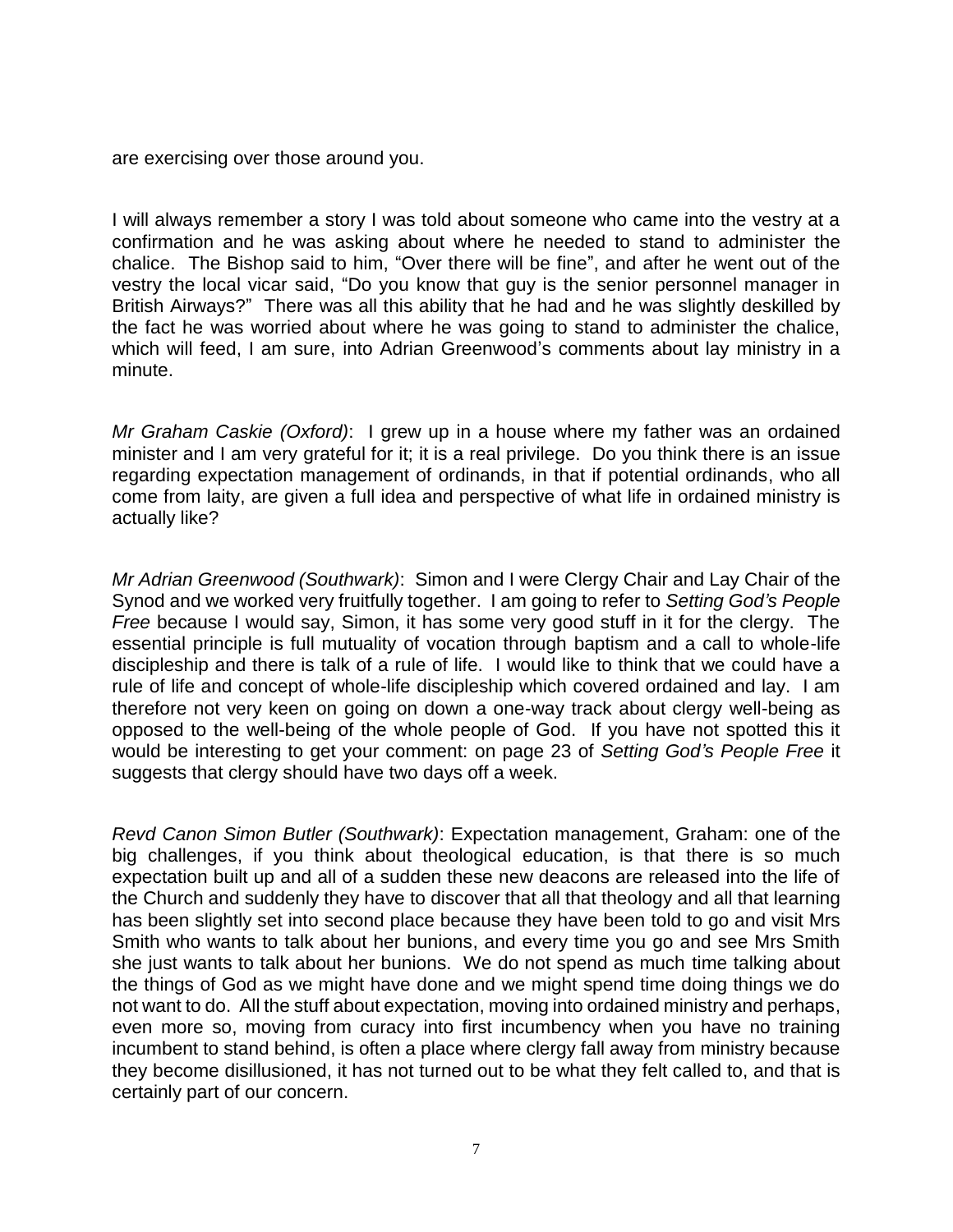As to Adrian's point about *Setting God's People Free*, let us see what people think about that. I think there are some particular reasons why clergy well-being is something that we need to focus on; partly because it is good stewardship of the resources that we have. We do need to do that, but there is also – and it was interesting you mentioned a rule of life – when I was rector of my last parish we started a rule of life group of which I was a member, but not the leader. We talked about a personal rule of life in that group over a couple of years as we worked together on that. Just because we are ordained does not mean we stop being disciples or members of the people of God. Sometimes I think we as clergy hide behind the collar and do not allow our own role as disciples to be seen. I think that is often what helps people to come to faith; they meet someone who is a disciple, not who is a priest.

*The Chair*: We are doing well. We have seven questions waiting and seven minutes.

*Mrs Debrah McIsaac (Salisbury):* David Heywood wrote very persuasively about the clergy expectation of themselves to be omnicompetent. Not only do they seem to expect that of themselves, but they also expect to be omnipresent. It is more than an issue of delegation, in my opinion, and that expectation that the Church, or we collectively, seem to impose on them seems to be quite soul destroying.

Another question I would ask is: in addition to delegation, when and where do clergy get monitored experience of actually working with others? They do not always naturally work well, either with their clergy colleagues, let alone with their lay colleagues, and until that is sorted, stress is an inevitable experience.

*Miss Debbie Buggs (London)*: I hope you will not mind me suggesting that this is possibly a "motherhood and apple pie" motion in that it is very difficult to speak against it without seeming to be very hard nosed and unsympathetic. However, as an accountant I am used to taking on that role! I wondered how you were going to benchmark the costs of doing this. I would suggest that we look at a small/medium sized enterprise business, maybe one that has 100 employees, look at a middle manager, work out what they supply for well-being, what the cost is and how they recruit a person with the necessary resilience and coping skills who can inhabit a role without needing lots of hand-holding.

*Revd Canon Simon Butler (Southwark)*: Debbie, I agree with most of what you said really. I do not think there is more I want to say other than I think there is something about stress; stress is a natural part of life and most buildings, including this one I hope, are held together by the stresses of the metal in the structure, but if that stress becomes strain then the building starts to wobble and that is the danger. We all have natural stresses.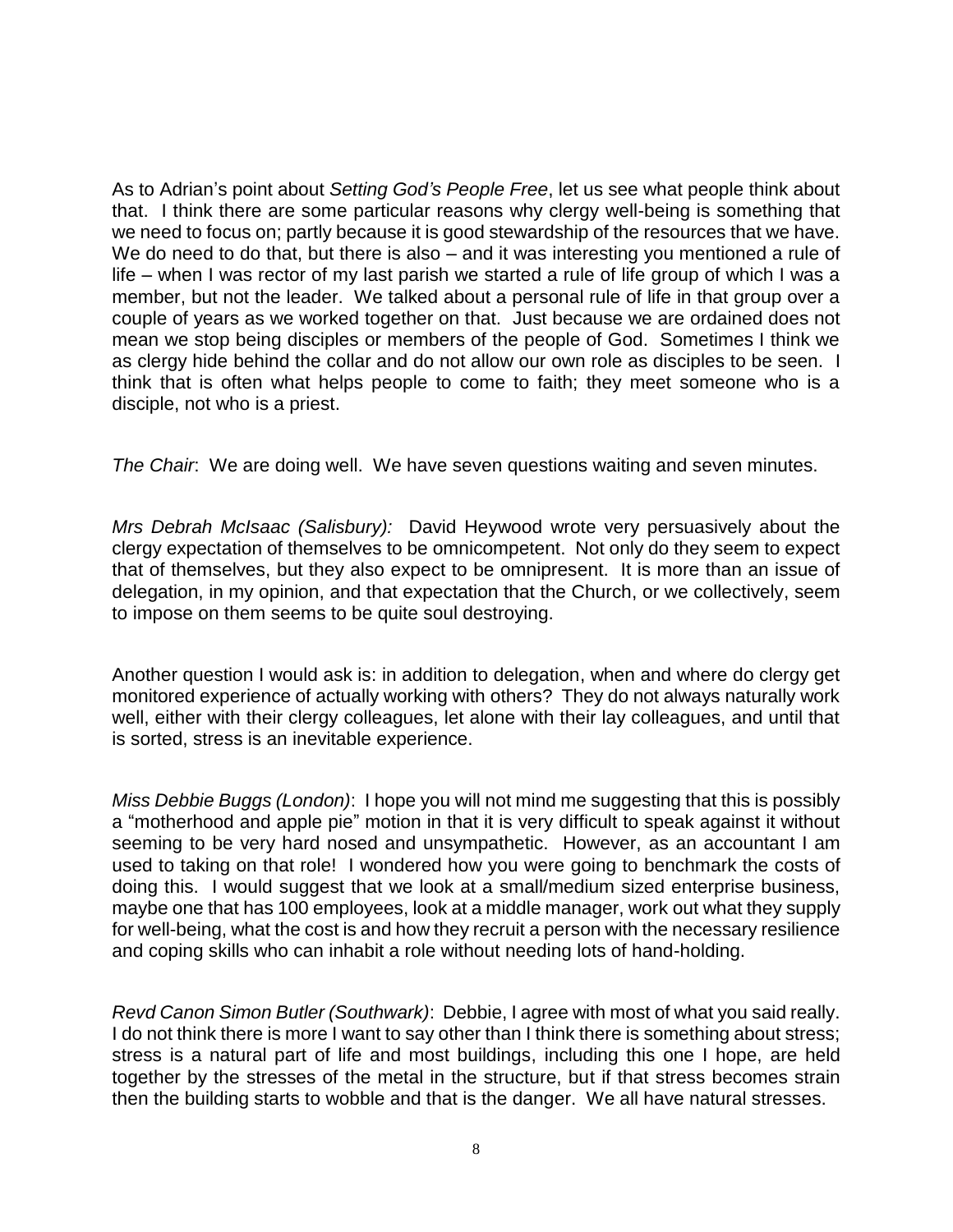Debbie, I think part of the reason why we are testing this out with you tomorrow is not because it is motherhood and apple pie – because I recognise at one level there is nothing you can say against it – but so that we suggest a way forward and the model of a covenant, and I will say more about that tomorrow. What I hope it will do is it will give us opportunities to do exactly what you say and you should really write in or speak tomorrow about that, because particularly the RACSC guys, who are the techy type people in terms of clergy well-being, are going to be very interested in doing that. We are not going to do anything apart from set this up and hopefully find ways of calling the Church to be involved in this work in a much more organic and whole way. I hope it is not motherhood and apple pie.

*Lt Cl Jane Hunter (Armed Forces)*: As a vicar's offspring and granddaughter of a Bishop, as my children say, "It's in the genes", but I think this is really important because I have always thought, "Who care for the carers?"

*Revd Canon Simon Butler (Southwark)*: I shall be asking that question about Bishops tomorrow, so that is the answer to that question.

*Mr David Ashton (Leeds)*: Have clergy performance reviews caused extra stress or not?

*Revd Canon Simon Butler (Southwark)*: I think some people have found them stressful. I think mostly the problems with them are to do with inconsistency because there is not one system of doing them. There are 42 systems of doing ministerial development reviews because each diocese does it differently and, associated with that, the problem can be that the outcomes, at the end of it you fill out a form that says, "These are the things we are going to put in place and these are the training things that you might need to help you", and then nothing happens with the training. It goes off to the officer and the diocese, who is so busy that it drops off the radar. It leaves people feeling, "What's the point?" I hope some of the clergy will talk about that tomorrow.

*The Chair*: Can we have four quick questions and four quick responses?

*Mrs Carolyn Johnson (Blackburn)*: I have a similar question to the previous one. Appraisals - who should do it and how should they do it to make a difference to your wellbeing?

*Canon Tony Allwood (St Edmundsbury & Ipswich)*: I wanted to just mention this work/life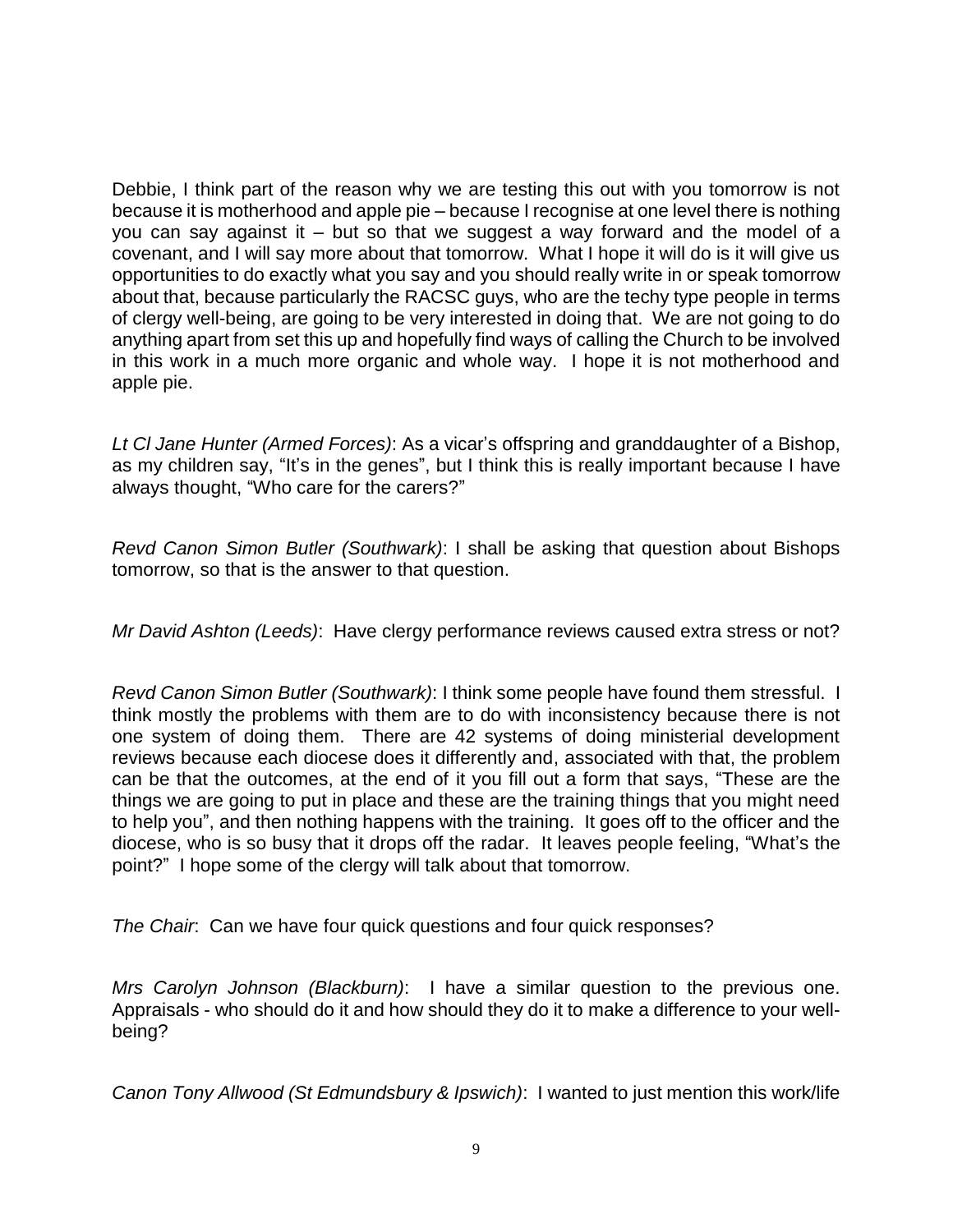balance area. What do you think is the role of this Synod in setting the culture? I left my bedroom at 7.30 this morning. That was 13-and-a-half hours ago. Is this the sort of example we should be setting from the top body of the Church of England?

*Revd Canon Simon Butler (Southwark)*: To answer that one, who is a member of the Business Committee? Someone from the Business Committee must have just heard that remark so we will leave that one there.

What sort of appraisals? There is not one sort of clergyperson. To do it completely the other way, when I got my first Ministerial Development Review (MDR) options, I was given a number of options about the way I wished to do it. In fact, I was given 19 options about the way I wished to do it, which were somewhat too many. I am not sure I can answer that question. It ties in of course with the fact some clergy do not have to do it at all. If you are a freehold incumbent you do not have to take part in MDR.

*Mrs Helen Smith (Durham):* Could I just say this Mrs Smith does not have bunions, so it is all right.

*Revd Canon Simon Butler (Southwark):* There is a doctor here who can help if you need one!

*Mrs Helen Smith (Durham):* Can I just ask, is provision going to be made for retired clergy? As the daughter of an 88 year-old retired priest who, since two years ago, has not been able to work due to ill health and has not had any pastoral care, is provision going to be made? Thank you.

*Dr Angus Goudie (Durham):* Looking a little wider than the job, in the deliberations on clergy well-being have you looked at partner and family well-being, as these two things really do go together?

*Revd Canon Simon Butler (Southwark):* We have made mention in paragraph 8 of the Report about retired clergy. The stories that you tell are not uncommon. I think there are a lot of clergy, both retired and in ministry, who feel that actually the simple pastoral care, the lifting of the phone, the "Oh, I'd heard that you had done this and I thought that was a brilliant idea, well done" or "How are you since your mother died?" does not happen as much as it could. That is a problem about the way we minister and the risk of becoming so much more technical and busy that we end up missing out on the day-to-day care. If a clergyperson is struggling, the simple thing about picking up a telephone and asking a question can be the greatest bit of help that you can get.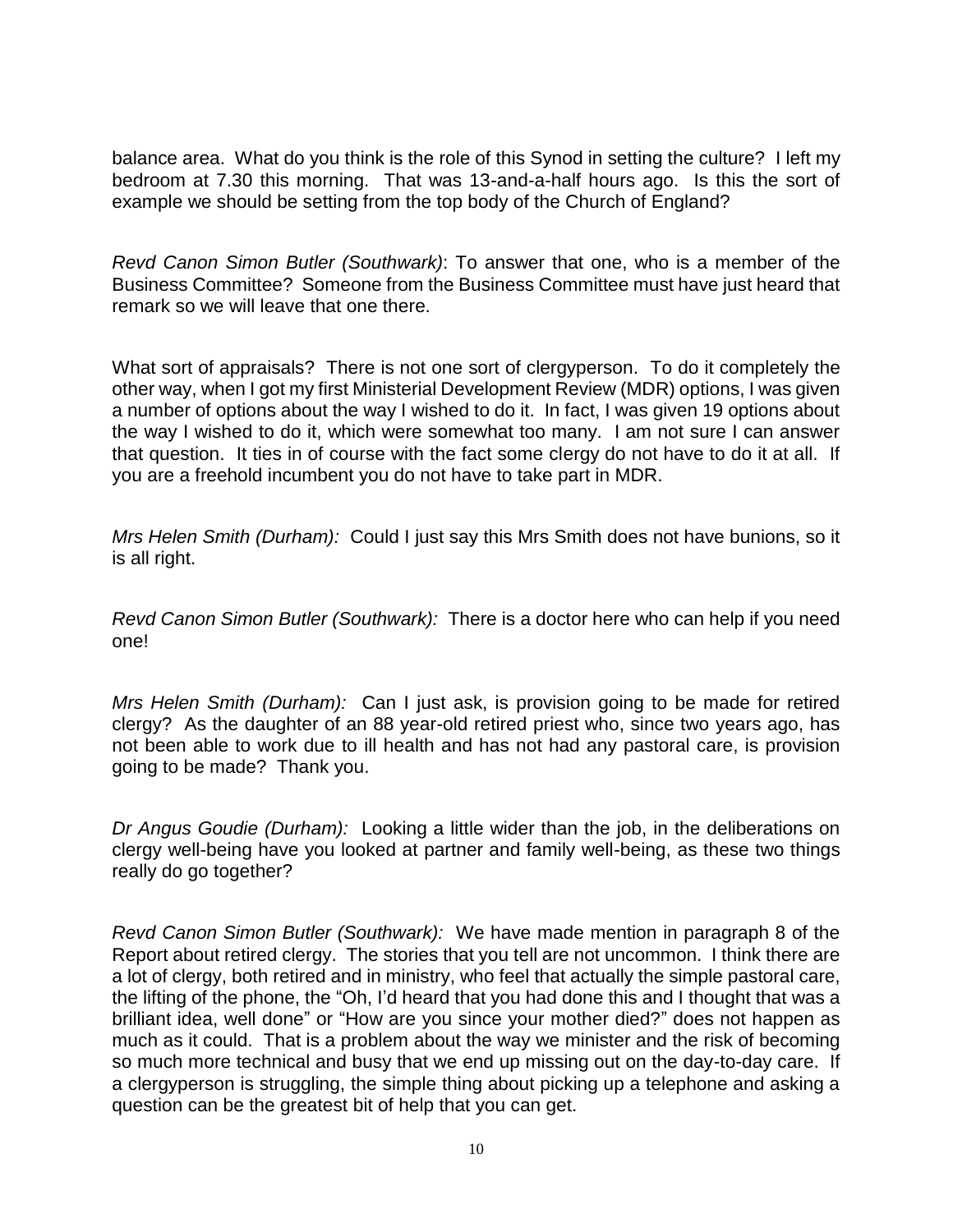Angus, you asked about clergy partners. Again, we make reference to them in the Report. In the Working Group we had at least one clergyperson with children, but vicarage kids are a varied bunch of people and we cannot put them all in one category. Again, it will be about encouraging those people and being responsible for them.

Just to finish off, this really is not about what we are going to do and they are going to do; it is how can we, with the various responsibilities we have, work together to promote the well-being of the clergy, who in themselves, when they work well, can promote the wellbeing of the whole Church. I look forward to hearing your comments tomorrow.

*The Chair:* Thank you very much, Simon. I think that worked, thank you for queuing. I hope we can keep that pace going into the next section. Caroline, welcome. Would you like to say who you are and what you do and then we will know who you are and why you are here talking on the Crown Nominations Commission. Thank you.

*Ms Caroline Boddington:* I am Caroline Boddington. I am the Archbishops' Secretary for Appointments. I am based at Church House. Thank you very much, Jamie, for inviting Aiden and me to speak to the meeting about the CNC.

We have been asked to reflect on our work, particularly on the expectations we have of members and what members can expect. To a certain extent we are going to be drawing out some of the same themes, but you will be relieved to know we have spoken earlier this afternoon so you are not going to get identical presentations.

Just to step into the wider context, this summer marks the end of the tenure of those central members who have served on the CNC for the last five years. As you are all aware, nominations close on Monday for people who will serve until the summer of 2022. As you and your colleagues in the House of Clergy ponder who you might wish to nominate or whether you might wish to stand, I am very grateful for this opportunity to share some thoughts.

You are aware that the Archbishops have asked Professor O'Donovan tomorrow to share early reflections on the theological underpinning of the work of the CNC and also on the role of central members, and the Archbishops themselves sent a note with the ballot papers setting out their aspirations for the Commission's work. We are really hoping to provide food for thought for both those who are casting votes and those who might stand to reflect on the responsibilities that are placed on those who might be called to serve on this important Commission.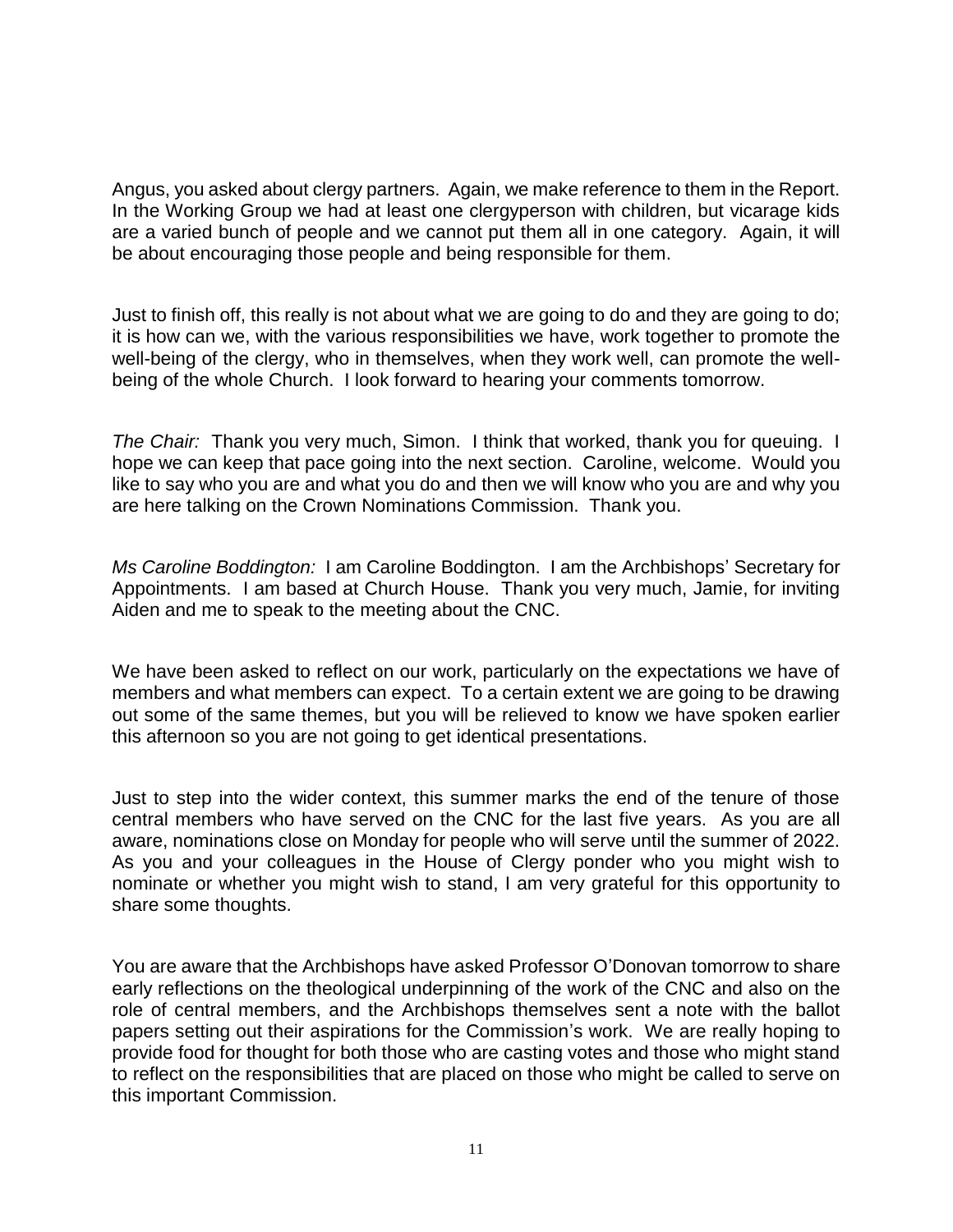The calling to serve on the CNC is a demanding one and, as many of you who will have observed our work over the years, you will be aware that members find themselves at the crux of many of the strands of exploration and debate going on in the Church. Whilst the wider Church debates, discusses and explores issues, whether in Synod or on social media, the CNC needs to reach a decision about the needs of a particular diocese, the needs of the Church of England and the wider world Church as the whole Church seeks to share and serve the Gospel.

Members of the Commission, which are the two Archbishops, six members elected by General Synod, six elected by the diocese under consideration and the two non-voting secretaries, seek to discern together whom God is calling to be the next Bishop of a particular diocese. This works as a pooling of insights from across the breadth of the whole Church and also a sharing of perspectives on and from the world that we serve. Thus, drawing together the voices of clergy and laity, of the diocese and the wider Church, of the variety of communities served locally and nationally, different Church traditions, these voices lie at the heart of our work. This diversity is the Church of England and if the Archbishops were here they would want me to emphasise the value of the richness of thought that emerges from these different perspectives. So different voices lie at the heart of the integrity of the CNC process but also, of course, emphasise the importance of listening, of the relational and discerning skills of members and also of their willingness to explore ideas and to be open to possibility rather than come in with a fixed view about who the next Bishop of a particular place might be.

Our headline diversity tends to be that of Church tradition, which means that we can perhaps neglect other diversity. Whilst the gender balance of the central members of CNCs has generally been fairly good, the voice of BAME Anglicans has been woefully under-represented, as has that of young people and, in the last five years, that of deaf and disabled people.

I suspect that tomorrow Professor O'Donovan will explore the concept of trust within the CNC, so I am not going to go into detail about that now, apart from to underline that it is the need for trust that underlines the importance of members of the CNC being able to work in a confidential environment. If candidates are to feel free to trust the CNC with their vocation, CNC members need to be able to demonstrate that they trust each other. Both candidates and members share all sorts of private and personal information with each other and it is important that potential members are able to work confidentially, creating trusting relationships across difference and that they are committed to creating a safe space for candidates and for their other CNC colleagues.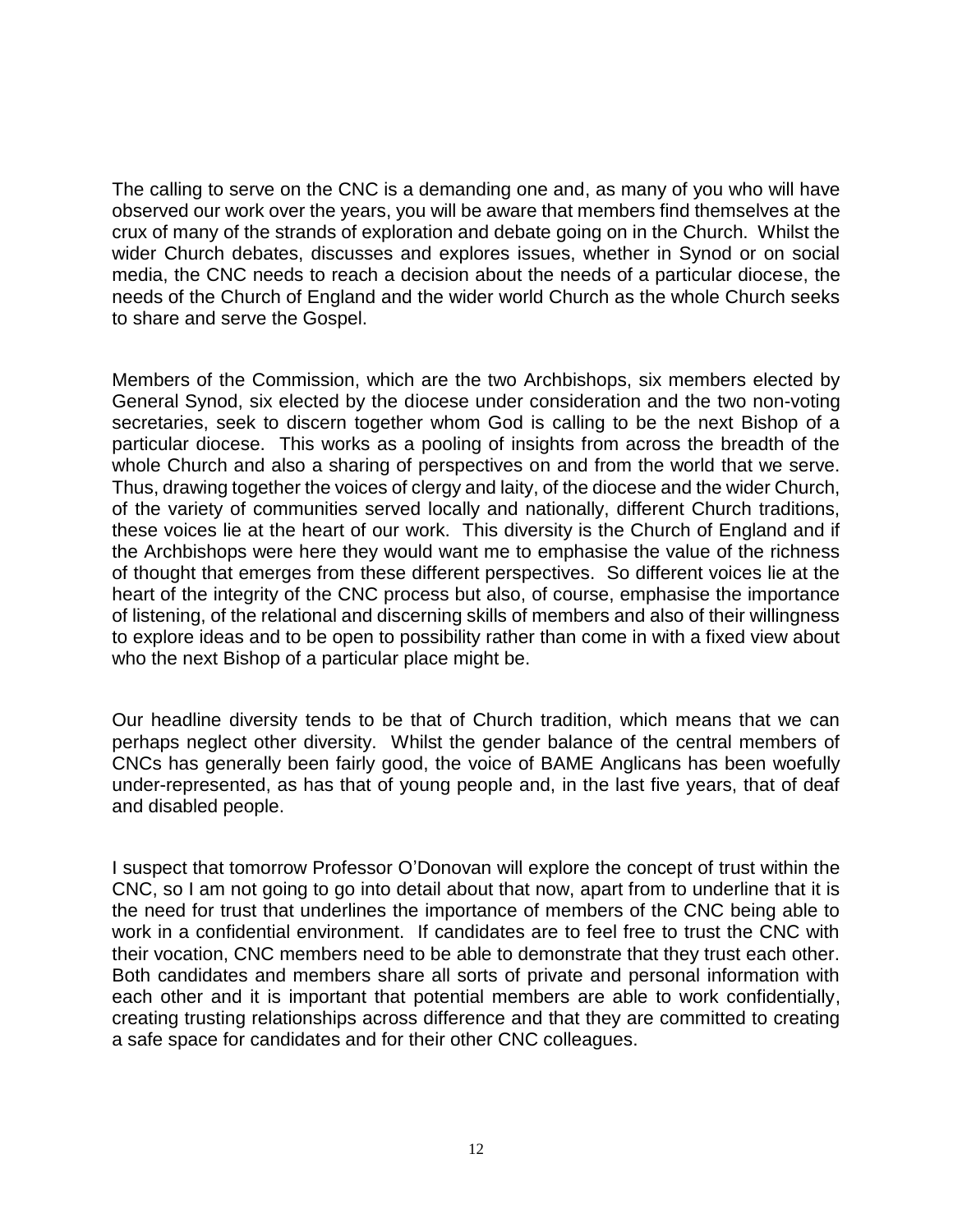In their note, the Archbishops remind potential members of their particular responsibility to the wider Church over their period of office and specifically their role to draw together the national and the local. Diocesan reps are inevitably focused on the needs of their own diocese and central members, the elected representatives of General Synod, do have a care for the wider Church. As representatives of Synod, it is expected that members are committed to the policies and the statements which this Synod has agreed. The agreed stance on mutual flourishing would be an example of that.

At the last meeting of central members, outgoing members were asked to share advice for those who might serve in the next quinquennium. In addition to practical issues, such as being aware of just how much paperwork CNCs involve and the need for a full understanding of the time commitment, the importance of a full understanding of the breadth of the Church of England was emphasised as well as the ability to act for the good of the wider Church even where this might challenge personal perspectives.

I perhaps just need to reiterate here as well something that was in the paper, which is that, in the light of the different focus brought by central and diocesan reps, should there be a vacancy in a central member's home diocese the Archbishops' expectation is that they would stand back from that CNC.

Just to go into the time commitment, over the last five years central members have considered 19 vacancies, including Europe. Each vacancy requires three days of meetings and several days of preparatory reading. There will be a particularly demanding autumn in this quinquennium, and we have shared the dates with you. The outgoing members have been particularly keen to stress the importance of an induction meeting and this will be overnight in mid-September. Central members do have a responsibility for overseeing how the CNC operates and some longer-serving members here will recall that it was the central members who were tasked to explore and decide whether the CNC processes should include interviews. That is quite a significant responsibility.

One of the aims of the induction meeting is to help new members to tap into ongoing process issues, develop a familiarity with the pool of candidates, to take part in unconscious bias training, which as you will have picked up from questions is an essential requirement for anyone who takes part in the Commission, and also to provide them with an opportunity to develop their own relationships and an understanding of the calling to serve at this time in the Church's life and history.

It is impossible to predict the number of vacancies. Our normal indicator is 70th birthdays, which may or may not continue to be helpful. This would mean that in addition to Bristol and Truro, already identified, there will be at least eight vacancies between now and the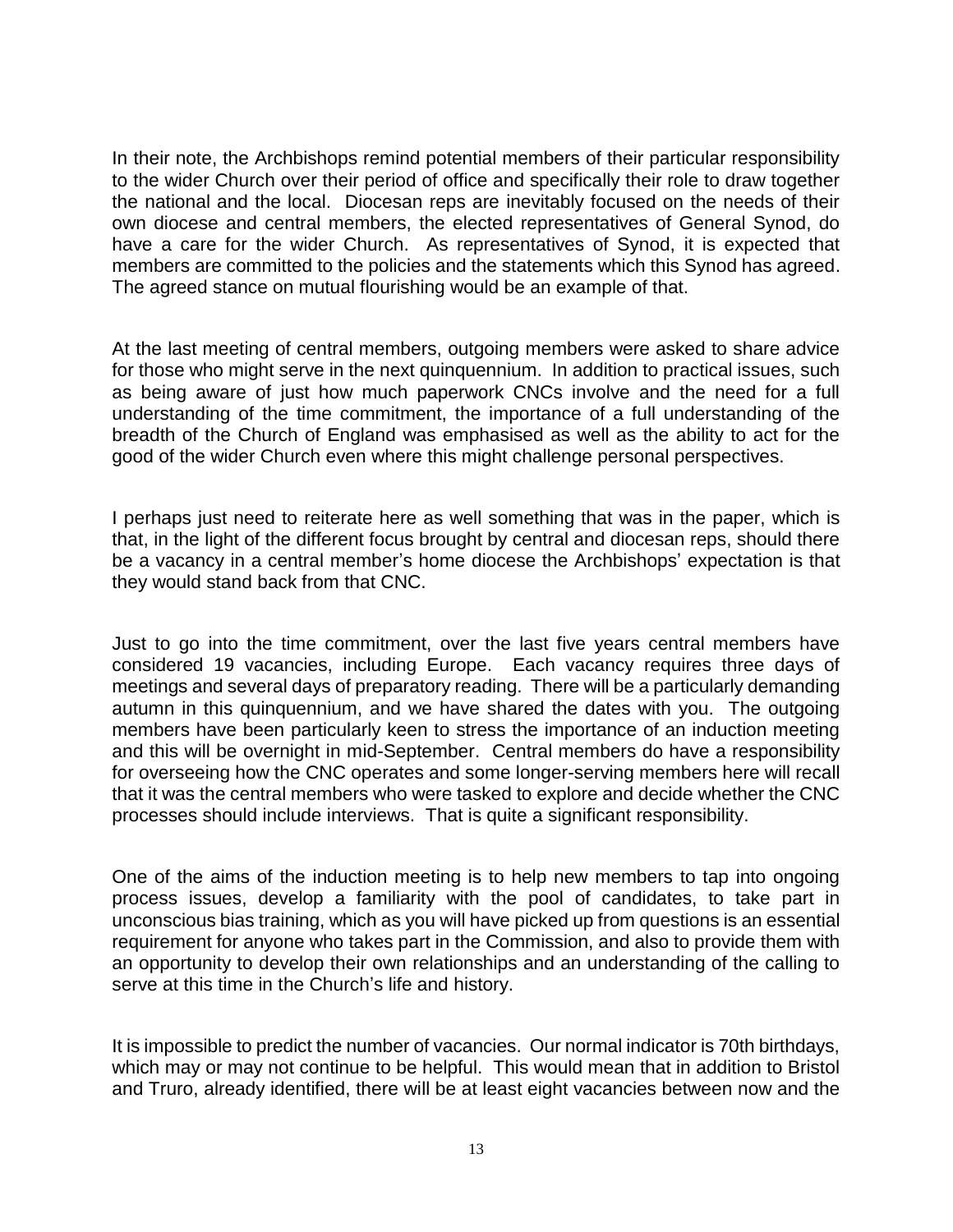end of 2022, plus any consequences, should there be any, from the London appointment. Outgoing members would actually see this as an easy ride. I think at one point we were doing six vacancies a year, so we have had a very busy five years.

I have said enough. I will hand over to Aiden and then, of course, we are happy to take questions.

*The Chair:* Thank you, Caroline. As Aiden comes forward, there are three members of the House to be elected. You have probably seen the nomination forms and many of you have perhaps got them in or are seeking to do that. I am wondering, Aiden, if you can give us a couple of minutes but maybe some of the questions might come particularly to you given that people might be asking practical things. Again, if people who have not spoken or asked a question might come to the front of the queue, that would be good. Two or three minutes?

*Mr Aiden Hargreaves-Smith (London):* I will do my best, Chair. I have been slightly taken aback because Caroline said there was an issue with not enough young people on the Commission and, as I have reminded her for the last ten years, I am the voice of youth on the Commission. I also ought to say that these are personal reflections; I do not speak for anybody other than myself (you would expect that from a Yorkshire man).

The greatest gift I can give to Caroline, I think, is to start with a word which demonstrates how far I have come, which is *process*. I am a convert. The key, when thinking about the Crown Nominations Commission, it seems to me, is to remember that it is a process of discernment under God; it is not simply a competitive job interview process. The simplest thing for me to do is just to explain the process very briefly so you can have some idea about what is involved and some of the skills and the characteristics you might want to consider when it comes to the elections.

What is the first stage? The first stage is there is an announcement of the retirement or the translation of a Bishop to another See, long before the CNC process formally starts, but it is at that point that one needs to have one's ear to the ground to be aware of what is going on, be talking to people, doing one's homework and finding out about things in preparation for when the formal process starts.

The next stage will be when that formal process starts, which is with the first mailing. This is really the point at which the confidentiality issue kicks in and from which point you really need to go into receive mode, so you can hear things but you are not going to be able to talk about anything. In that first mailing there will be the diocesan statement of needs over which the Vacancy-in-See Committee will have worked very hard; there will be the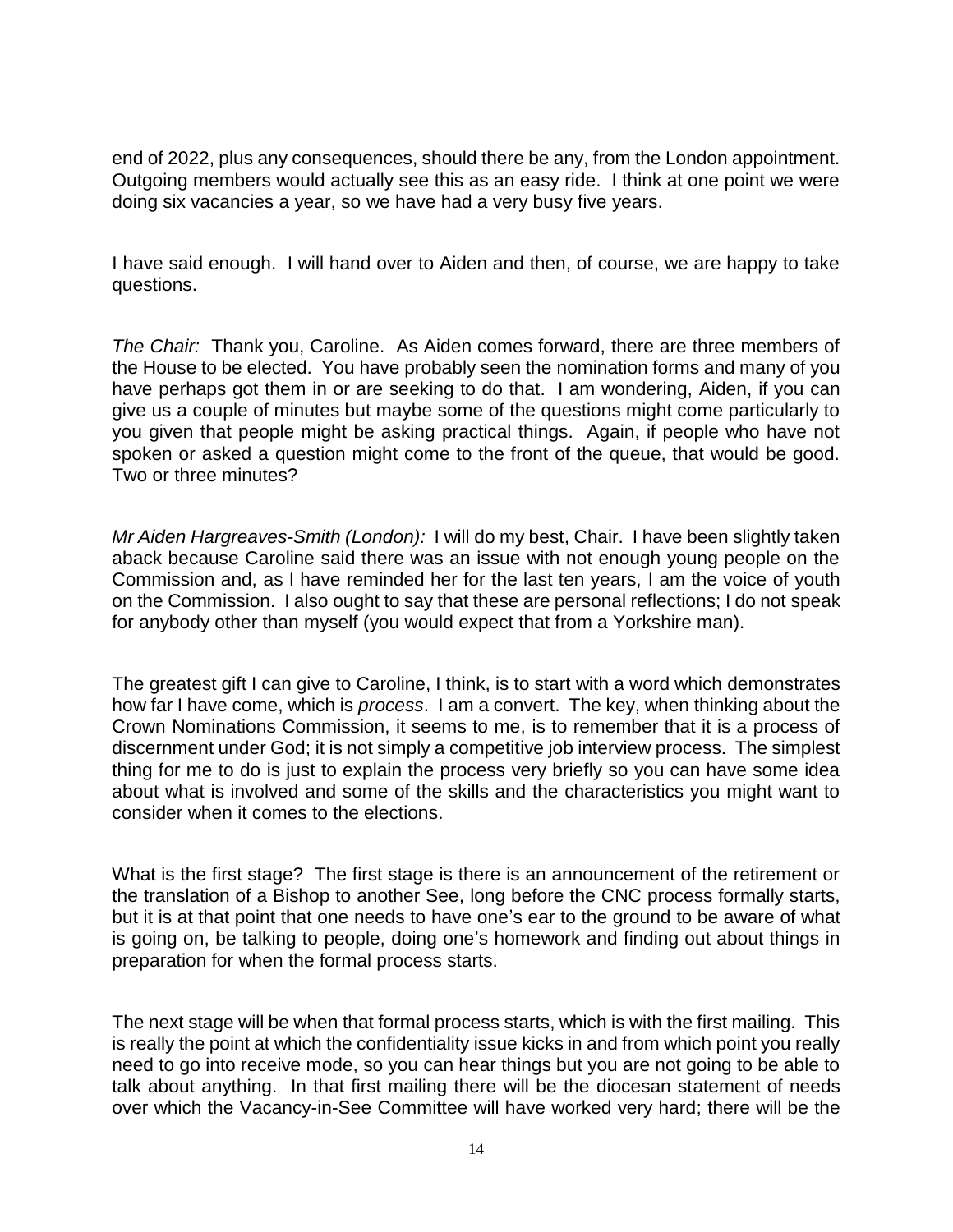memorandum written by the Archbishops' Secretary of Appointments and the Prime Minister's Appointments Secretary following their comprehensive consultations. That is invariably a really constructive and no-holds-barred document of the very highest quality. There is a note from the Archbishops about the national needs of the Church. There is a list of all the names that have been submitted at any stage in the consultations as well as those on the various lists of those who are ready now to be considered for the episcopate, and there is important background material on the process, including such matters as the Equality Act. Clearly, one needs to take time to consider that carefully, to reflect on it, to pray on it. Very importantly, the whole process needs to be infused and enthused by prayer.

One considers the needs, an individual member of the Commission, and, having considered all that, we come to the next stage, which is the submission of names for consideration. The great privilege and huge responsibility of each member of the Commission is that ability to be able to submit a mandatory name and some discretionary names. A mandatory name is a name that will be considered by the Commission. Huge privilege, enormous responsibility, and as with any huge responsibility the discharge of it again involves time in thinking about it and preparing properly, being imaginative but realistic.

Then comes the second mailing and that mailing – about this thick – includes paperwork for the dozen or so candidates that are going to be considered at the meeting of the Commission. For each candidate there will be a Register of Ministers' form, a personal statement, a reference from the diocesan Bishop, there will be three structured references, so between 30 and 50 pages of material for each candidate. You will see the amount of time and care that one is going to have to put aside for this.

We then come to the first meeting and that is a day-long meeting, normally at Lambeth or at Bishopthorpe depending on which Province the vacancy is. At that meeting, the Commission will consider the paperwork and finalise the role specification and the challenges of the role. It will consider the candidates who are on the list against the role specification and the challenges and it will decide on a shortlist, normally four candidates plus one reserve for interview. It will also identify any specific questions about the candidates to be identified. Sorry, I cannot see if that is a red light. No, thank you. I am getting worried.

*The Chair:* If you would like to see one, do.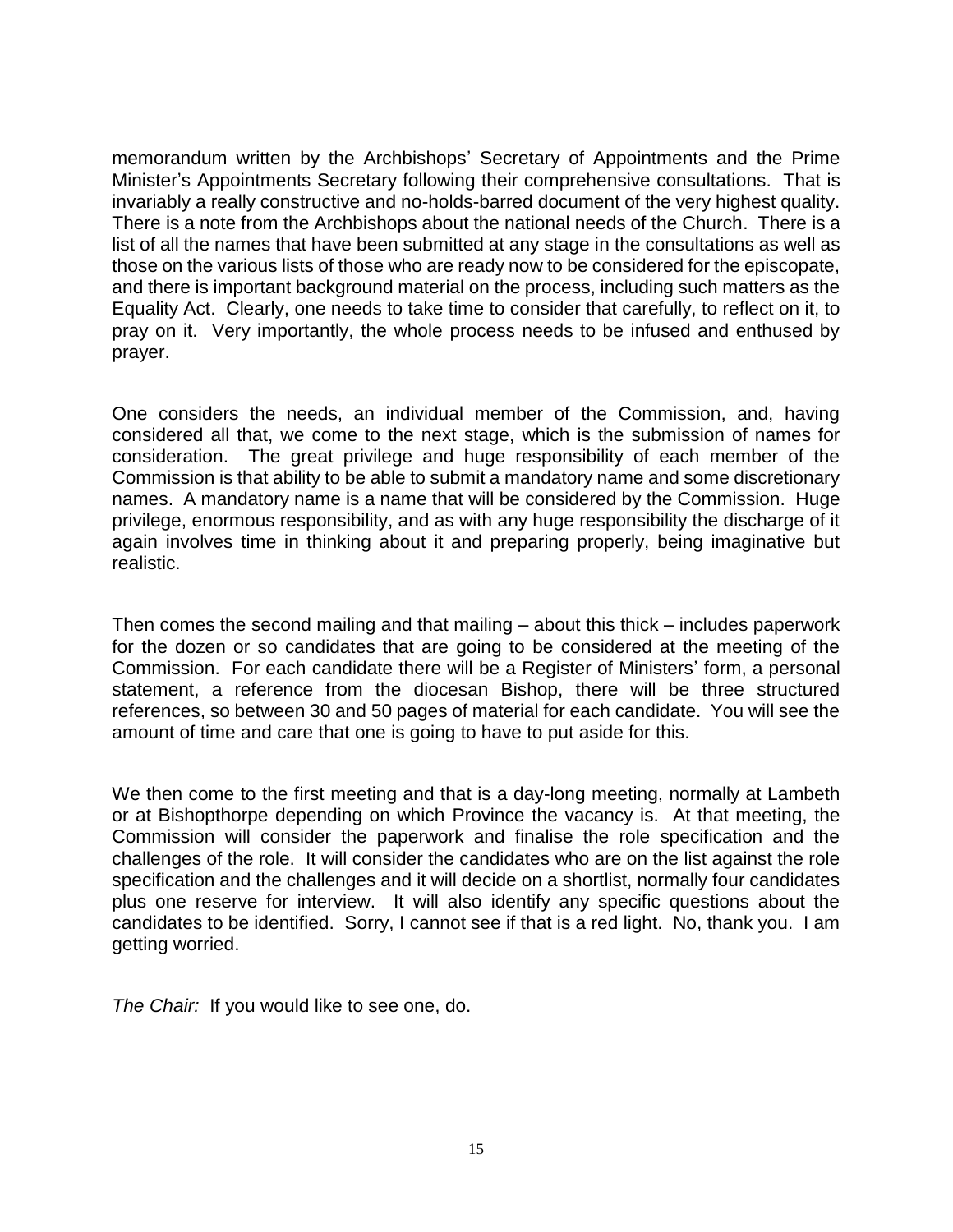*Mr Aiden Hargreaves-Smith (London):* I will take my lead from you, Chair. There is then a period between the first meeting and the second meeting where, by email and telephone, we will settle the questions that are to be included at the interview.

Then we come to the third mailing, which will bring a further set of papers, usually including a structured reference dealing with questions specific to that vacancy and candidate.

Then to the second meeting, which will be a two-day residential meeting normally from late morning on day one to mid-afternoon on day two. At the start of that meeting we will formalise the format of the interview, tweak the questions and then there will be an interview with each of the four candidates, normally for around 90 minutes. They will give a homily on the readings of the day, a presentation on a topic identified by the Archbishop and questions put by some of the members of the Commission. There will then be an extended period of consideration and deliberation, lots of prayer and discernment before the Commission moves to make a decision about the process.

That in one sense is the end of it, but of course it is not because it can then be some months before there is an announcement and things can happen in that period too, as you will be aware at various Vacancy-in-Sees over the last few years.

The further stages are the confirmation of election. That is the legal point at which the Bishop actually becomes the Bishop of the diocese and it is certainly where I feel we can then hand over to the diocese and the diocese will ultimately inaugurate/enthrone the Bishop at the start of his or her public ministry in that place.

That is the process. I hope that has given you some flavour of it. Can I just throw out a couple of points very briefly?

*The Chair:* Can we be very brief?

*Mr Aiden Hargreaves-Smith (London):* I will be very brief. Prayer is absolutely crucial in the whole thing. Confidentiality is a real challenge. It is not secrecy; it is confidentiality. It may be obvious but there is a need for quite a lot of emotional resilience in this. There is a care for the candidates. There is also the fact that a lot of people will say things – press reports, social media – and a lot of it might be completely off the mark, but one is not in a position either to explain or justify oneself.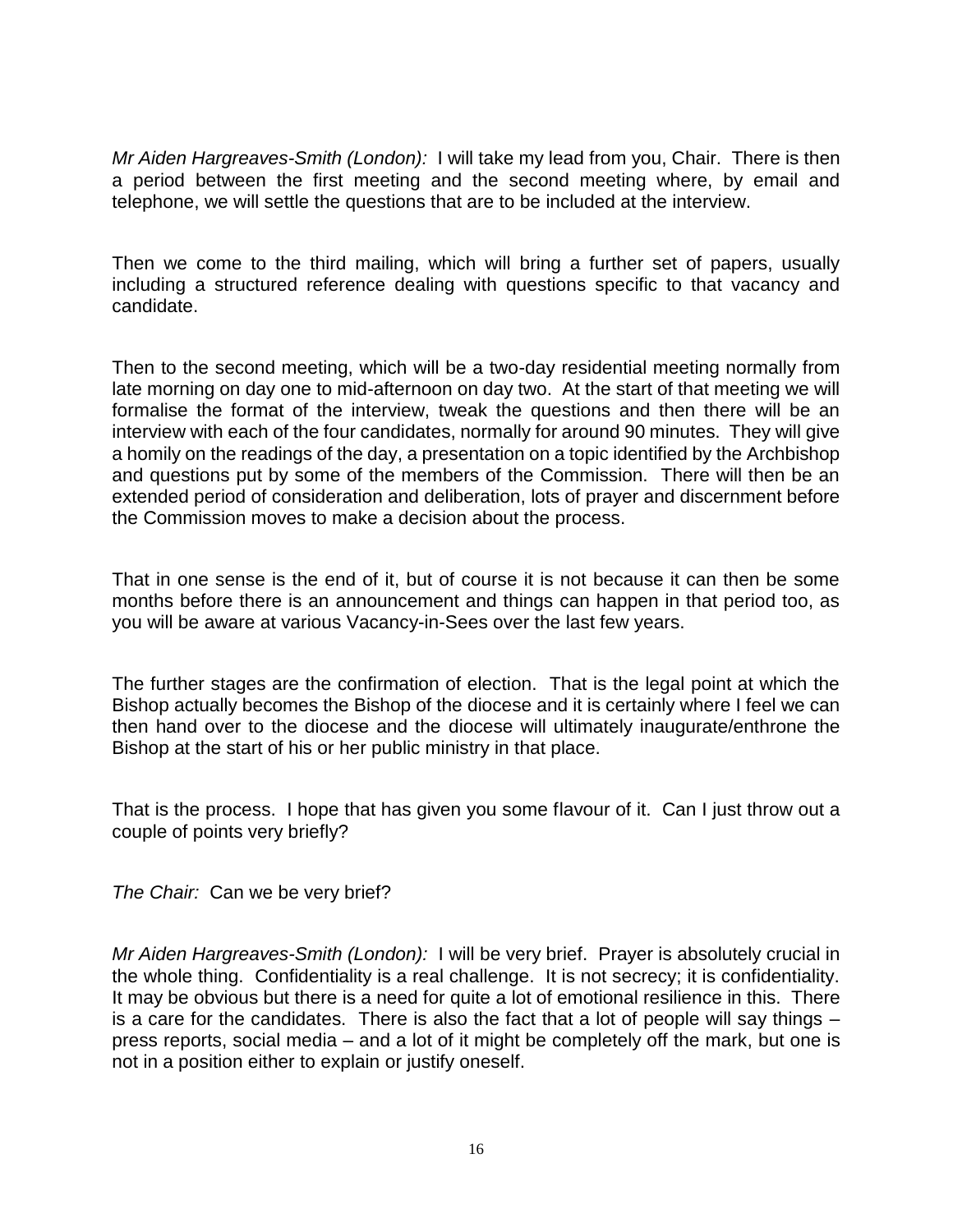Most importantly of all, the Commission works best when it works together, whether it is the central six or the whole Commission, and it needs people with a genuine commitment to the breadth of the Church, working constructively and sensitively across their views and conscientious positions. Everybody will bring their own views, experience and skills, there will be open and honest debate, sometimes quite robust, but it is working as one Commission when the Commission works best. The key characteristic is not about who has got the loudest voice around the table, but who has the ability to listen most sensitively and discern. I will leave it there.

*The Chair:* Thank you very much. I think we have got time for about two questions. Why I wanted to let them run was to give us a real context for tomorrow. I think if we do not understand how the CNC works it really is a problem when we go into debate about it if we have not got the background. Some of us have been on CNCs, but most have not.

*Dr Yvonne Warren (Coventry):* This is for Caroline really. When thinking about having a diocesan Bishop, how much notice is taken of their experience as a parish priest, and I do not just mean a curate?

*Mr Robin Lunn (Worcester):* Again, a question for Caroline. Has any thought been given with regards to time commitments, so the two-day meetings, having one of those days on a Saturday? For those of us that work full time, the time commitment would be very pressing and difficult and that would be helping more fully employed people perhaps if more meetings were held on a Saturday?

*The Chair:* So parish priests and Saturday.

*Ms Caroline Boddington:* Parish priests may or may not feature depending on the will of the Commission as they determine their specification and requirements for the role. That depends on the discussions that happen in the Commission and that is determined by each individual Commission.

The question there was about Saturdays. That has been raised and it has just never happened. I think that is what I mean by central members need to determine the business and I think if it is particularly important to central members they need to share that with the Archbishops. We tend to plan diaries about six to 12 months in advance. It is not ruled out; it has just not happened in the archiepiscopal diaries.

*The Chair:* Thank you. I think what that should do is whet our appetites for tomorrow so we are on the edge of knowing everything to say and ask tomorrow. Aiden will be floating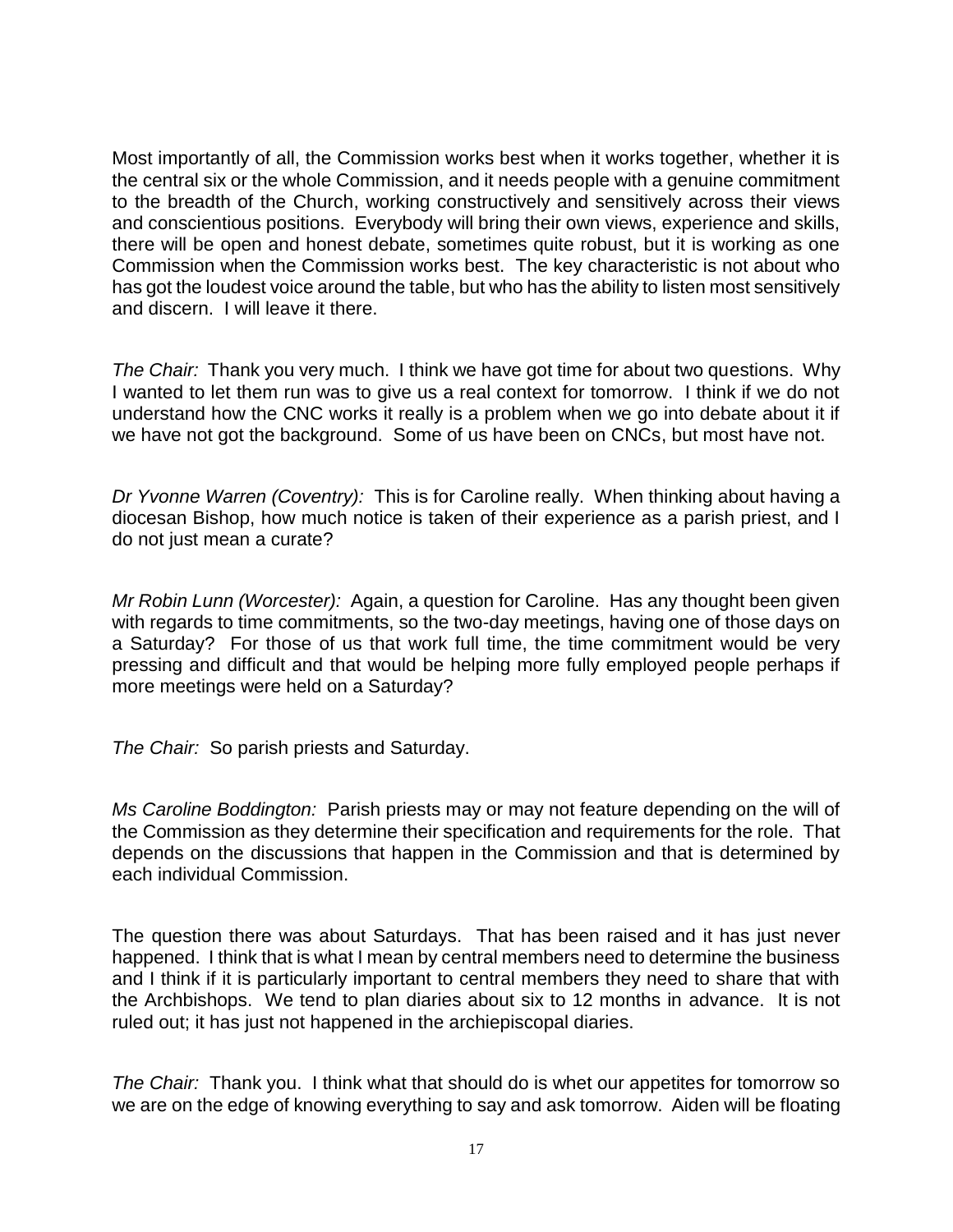around the Synod if we wish to bend his ear and his arm about what it is really like. He has been very kind in the public domain. Thank you both very much. We look forward to your retirement from the CNC on St Aidan's Day apparently.

I am afraid we have got to move swiftly on to looking at *Setting God's People Free*. Alison, you have five minutes to give us a presentation and then take some questions and comments. Thank you.

*Mrs Alison Coulter (Winchester):* I have rather too many slides here so I will have to go quite speedily, but then it is nearly bedtime so let us crack on!

It is my joy to give you an update on progress on this Report that you will remember came to us in February. The reason I am here is because I was a member of the original Task Group and now I am a member of the Steering Group. I will speed through and tell you where we have got to and then I would love to hear your ideas, your thoughts, and I will take those back to the Steering Group.

I just want to say before I start that if I was where you are, I would be asking, "Well, what progress has been made? Have we made enough progress?" Maybe that is why they asked me to do this.

We are building foundations and we need to get it right because this is a once-in-a-lifetime moment. It may look as if we have been a little bit slow, but I think that the foundations we have laid are good and so I will ask you to bear that in mind as you hear what we are doing. Perhaps the most important thing has been to secure resource for this project. Mike Eastwood is not here, but I think he has done a really excellent job in securing the resource that we need to make sure we do this well. It may not have been the fastest out of the starting blocks, but I think we are doing it well.

Okay, crack through. Just a reminder of the two culture shifts that we agreed in the paper when it came to Synod in February. First of all, that everybody needs to be free to follow Jesus in every area of their life, particularly Monday to Saturday. Sunday is important but we are quite good at that, so this is really focusing on Monday to Saturday discipleship and ministry. Secondly, about the baptismal mutuality; we need to work together better as laity and clergy.

We agreed four priority areas: national champions, pilot dioceses, a national portal and thinking about selection, training and ministerial development. Just a little update on where we have got to. We have established a Steering Group. We have met once and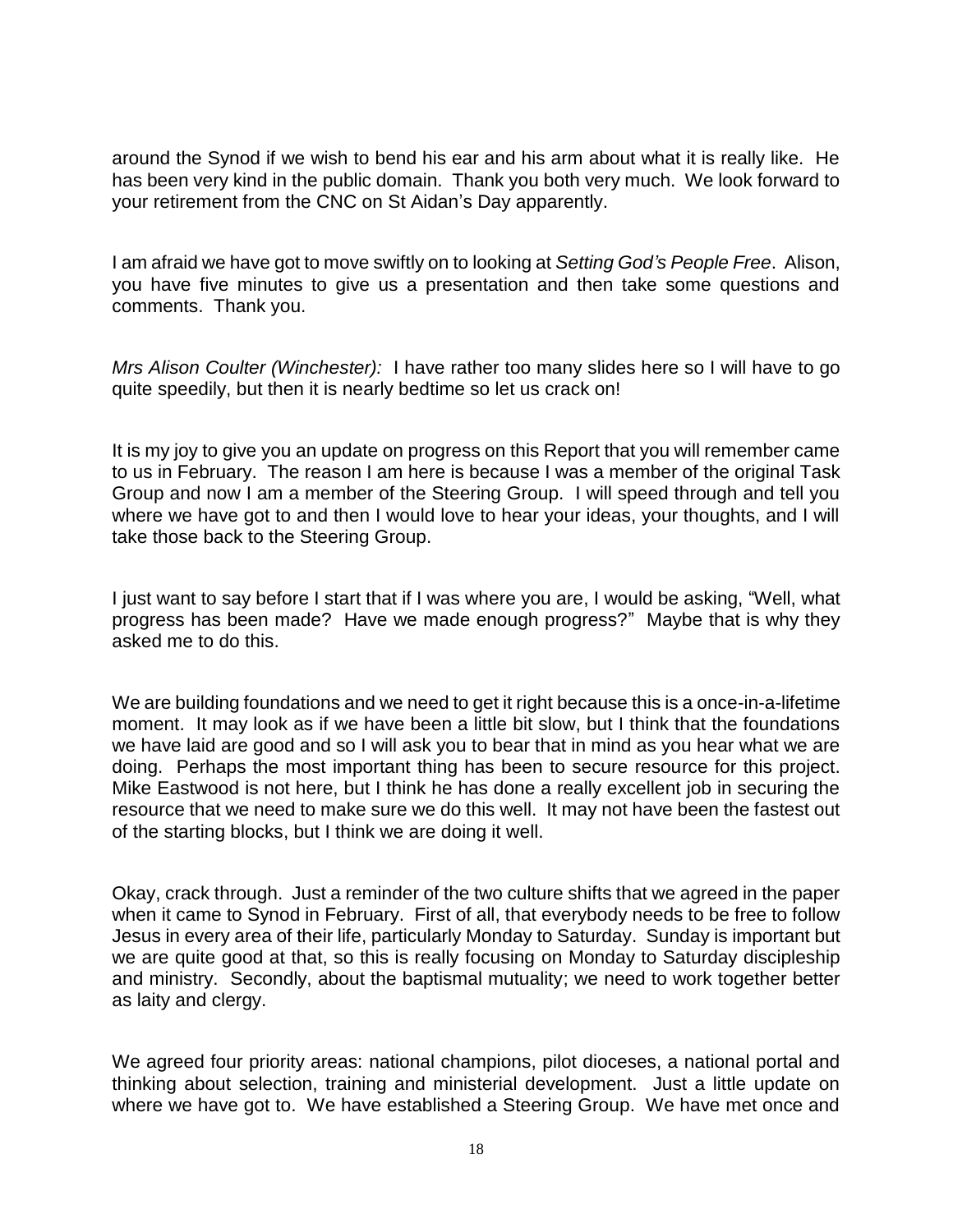we are hoping to meet again in September and hopefully about four or five times a year. It is a lay and clergy mix. There are some members from the pre-existing Task Group that wrote the paper and some new members and we are looking seriously at how we involve children and young people. This is about all God's people being free.

Excitingly, we have interviews on Wednesday for a new director for *Setting God's People Free*, and that is what I meant about the resource. Once we have a dedicated director that will really help the work to make good progress and be well organised, so please pray on Wednesday for the appointment of that person.

We have had some quick wins. Many of the peer reviews involved laity, some did not, and there is guidance out now that the House of Laity does need to be involved in that. I am sure there have been some mixed experiences in this room and we have taken that on board, so revised guidance there.

Anglican Voices. There was a pilot run for Anglican voices a couple of years back which was more clergy-focused. The second cohort will ensure a good clergy/lay balance and this will take place in the autumn.

Our general communications work is much more *Setting God's People Free* aware. I asked a question about story telling earlier and I am hoping to make sure that is good story telling from all the people of God. This is a lot about how we tell our stories and make sure that those are heard.

The next wave of quick wins. A summary of the Report, which will be more suitable for diocesan and deanery synods, will be out by the end of the summer in August. I have a draft in my inbox, but because of Synod I have not had a chance to read it yet. That has been written by Mark Greene and the team at London Institute of Contemporary Christianity. This will be supported by films. There will also be *Seven Steps: Rule of Life*, some practical things that churches can do, and that will be available in October.

We agreed some priority areas in the paper. The first one here is national champions. I am very pleased that Jamie is our lay champion. Thank you, Jamie, that is marvellous. Episcopal Champion is out for consultation, so please pray for that. I really hope that is agreed soon. I have heard of some exciting names in the mix and I cannot say more than that at the moment.

The pilot dioceses. We are probably going to move away from using that term because this is not very helpful. We have so many people interested in being involved that it is not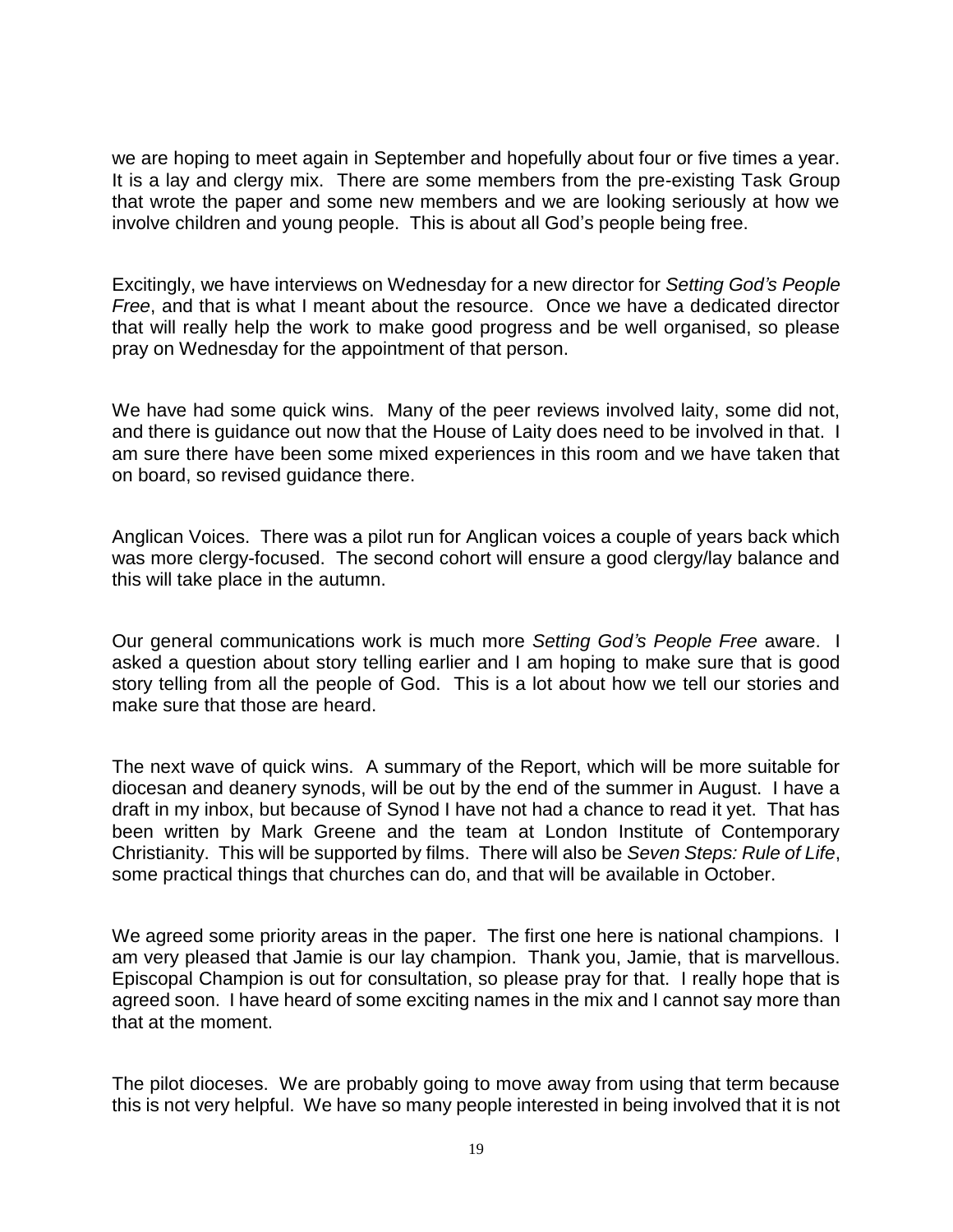really going to work like a pilot, so I think it is best to think of learning sets and different waves of learning sets. We are going to have a learning set for the first cohort in the autumn and then the second wave maybe a little bit later in the year because we have three pilot groups of six to eight dioceses, which is a lot; half the dioceses expressed an interest. In my head I am thinking about learning sets for that. That is very encouraging.

The national portal. We are exploring that and making sure we get that right. Those of you who have not met Adrian yet, he really is great. I know I said that earlier. The new C of E website is excellent and I have every confidence that that will be well done, but again that is part of the foundation, making sure we do not do something too quickly that is not going to be effective and useful for people, so we are making sure we get that right.

The trickier one is around clergy selection and training and some of the things we talked about earlier. This is a major area of challenge but we are working with Ministry Division to look at that. I think this is going to take a little bit longer to get right.

Finally, I would really value your thoughts on this. When I spoke in February to this motion in Synod I said that the language of change was not, "The Bishops really ought to …" or "The Church should …" or "That Task Group, they really ought to …", the language of change is "I will" and "We will". It is all of our responsibility to take this forward. We are the laity, we are the lay leaders here, and it is all of our responsibility.

I will try and answer questions if you have them and if I cannot answer them, I will take them back. I would also love to hear your stories and your suggestions to share best practice and to share the leadership of this really important work. Thank you.

*The Chair:* We have got about ten minutes, preferably people who have not said anything yet, do go to the microphones. Brief comments, brief stories, quick, sharp questions.

*Professor Joyce Hill (Leeds):* Mine is a practical question. It would be easier to take this back if we could have a copy of the slides, please.

*Mrs Alison Coulter (Winchester):* Yes, very good.

*Mr John Freeman (Chester):* We had a lay conference and it was all on this theme that we need training material sooner rather than later. That was a big plea. We all have to learn to work together as a team and that is one of the things that is lacking.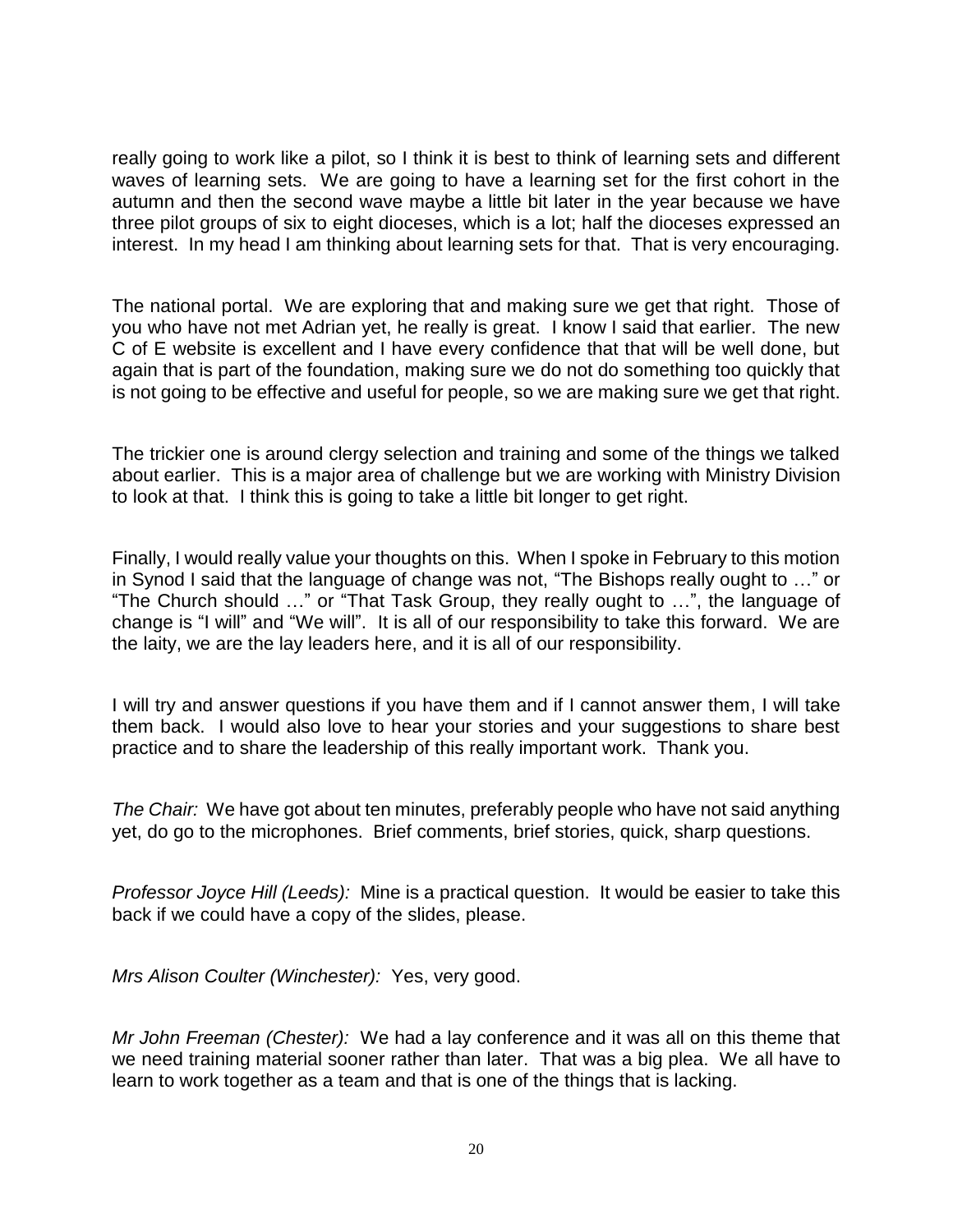*Mrs Alison Coulter (Winchester):* What sort of materials do you want, John?

*Mr John Freeman (Chester):* I do not really know. I have been in this game for a long time, but lots of my peers who were at this lay conference for possibly the first time in their lives – some of them had never been to Swanwick before even though they had been Readers for over ten years – they felt there was a dearth of material to help them. I have been banging on about them for long enough.

*Canon Lucy Docherty (Portsmouth):* My tablet has just died, so I am trying to remember my question. There was a slide previously that you had up, Alison, that said something about clergy selection and more lay involvement. As a BAP adviser myself, a lay vocations adviser, I would really like to understand exactly what you meant by that and what is involved.

*The Chair*: Shall we take another question?

*Mrs Alison Coulter (Winchester)*: Yes.

*The Chair*: Shall we have another one?

*Mrs Alison Coulter (Winchester*): Yes. Yes, that is a good idea.

*The Chair*: Yes, go on.

*Mr David Lamming (St Edmundsbury & Ipswich)*: It is not a question. It is just to share experience. Last week we had a meeting of our Diocesan House of Laity on Tuesday evening to discuss this very important Report. One contribution to the discussion from one member was this. In their church, to make the link between Sundays and being a Christian Monday to Saturday, at each Sunday service a member of the congregation was called out just to say in two or three sentences what they are going to be doing at this time tomorrow and then the church prayed about it.

*Mrs Alison Coulter (Winchester)*: Thank you. I have also used that in church and have found it very good. If you want to know more about *This Time Tomorrow*, look on the LICC website. I think that will probably come out as one of the tools in the autumn.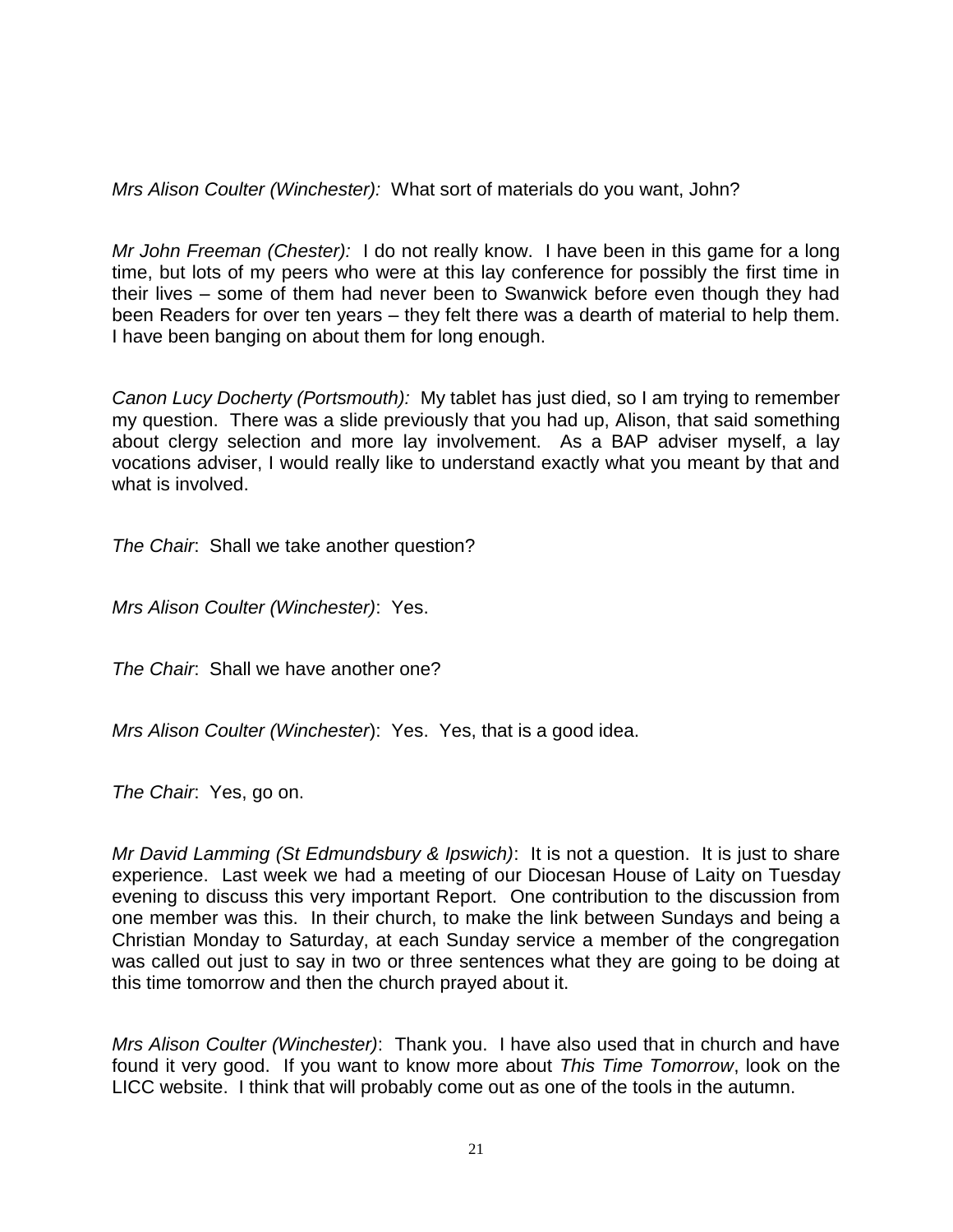*The Chair*: Remind us. LICC stands for ---?

*Mrs Alison Coulter (Winchester)*: London Institute of Contemporary Christianity. I think if you just put in "LICC" it will be easier.

*The Chair*: What is the response to the question?

*Mrs Alison Coulter (Winchester)*: Clergy selection. We are working with Ministry Division on this. As you will remember, in the Report we talk about the importance of having good relationships, with mutual respect, and I think it has already come up about team working. We are not using those questions in the selection process. We are not thinking about: "What experience does this person have of team working? Are they going to be good at team working? Are they going to be good at empowering and releasing others?" We are not really training people for that job either. We are training people to work on their own in quite an independent and academic way. I do not want to tar all training and all people with the same brush – that clearly is not right – but that is the general feeling. So I think it is quite a sensitive conversation with Ministry Division. There are obviously a number of different competing needs and values, so I think just some wisdom there. I am looking at Jamie, as my lay champion, to help navigate through that.

Lucy, I am sorry not to be clearer, but I do not want to make strong assertions that I cannot back up. I want to be sensitive around it. I think this is just a tricky area that we need to get right. It would be wrong for us to be critical of people who are offering to serve the Lord, but at the same time we all know how it can go wrong when it is well intentioned but does not quite work out.

*Mrs Anne Foreman (Exeter)*: I am very grateful for this Report. I have already done a presentation to our Deanery lay chairs and they look forward to the shorter version that will come. For myself, when I read it, the thing that struck me is the bit in the Report that talked about looking at your structures and whether they reflect good and healthy clergy/lay relationships. I would welcome some tools that help develop those relationships and tackle them, because it is no good having projects that involve lay people – you can have projects until they are coming out of your ears – until our structures have been improved and they really do have more healthy relationships. So some information or some tools about how to develop those good relationships, please.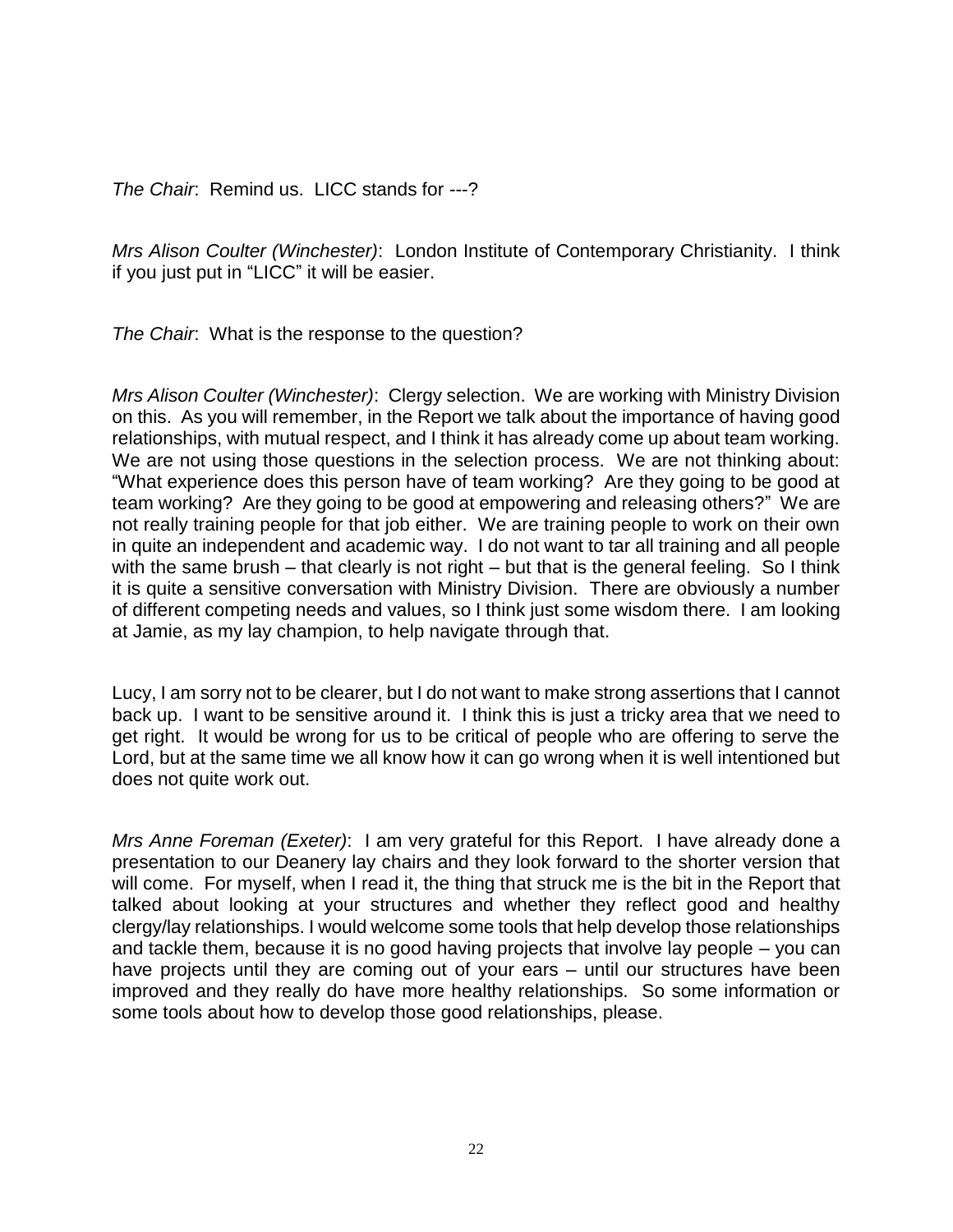*Mrs Alison Coulter (Winchester)*: I think I am hearing something in here about we are quite good at doing tasks but we are not always so good at doing people. I will take that back. Thank you.

*Ms Alison Fisher (Leeds)*: Just going back to your point about Ministry Division and working with people who are training, some of us as lay people here are attached to theological institutions, and of course we sit on the councils. I am just wondering if there is a bridge there in terms of maybe some of the things we could take to those councils and also to the staff of those institutions about some of the things you are talking about and how to move on that agenda with some of the trainees.

*Mrs Alison Coulter (Winchester)*: I would be very happy to look at that. I am on the council of Wycliffe Hall and so I would be in that camp too. Thank you for that suggestion.

*The Chair*: We have six speakers, six minutes, no more. Thank you.

*Mrs Caroline Herbert (Norwich)*: I am really pleased to hear there is going to be a summary of the Report. That would be great. I hope it will be really well publicised so we do not miss it when it comes out. I do not know whether, either there or somewhere else, there will be some sort of summary of the Lay Ministries Working Group Report *Serving God Together* or some document that clearly distinguishes them. We started having a bit of a discussion about this at our Deanery Synod and it very quickly ended up with us talking about lay ministry much more than actually the Monday to Saturday stuff, so something on that might be helpful.

*Mrs Alison Coulter (Winchester)*: Thank you. I am not sure how it will be publicised, but I am really keen that the Report is sent out. Maybe we could ask that it is sent to every member of General Synod actually when it comes out. I think there is some work to do to be clear about the roles of the two different Working Groups. So I will take that back as well. Thank you very much, Caroline.

*Miss Rhian Ainscough (Leicester):* I am really excited about this Report. I am glad that you are taking it slowly and getting it right, definitely.

*Mrs Alison Coulter (Winchester)*: Thank you.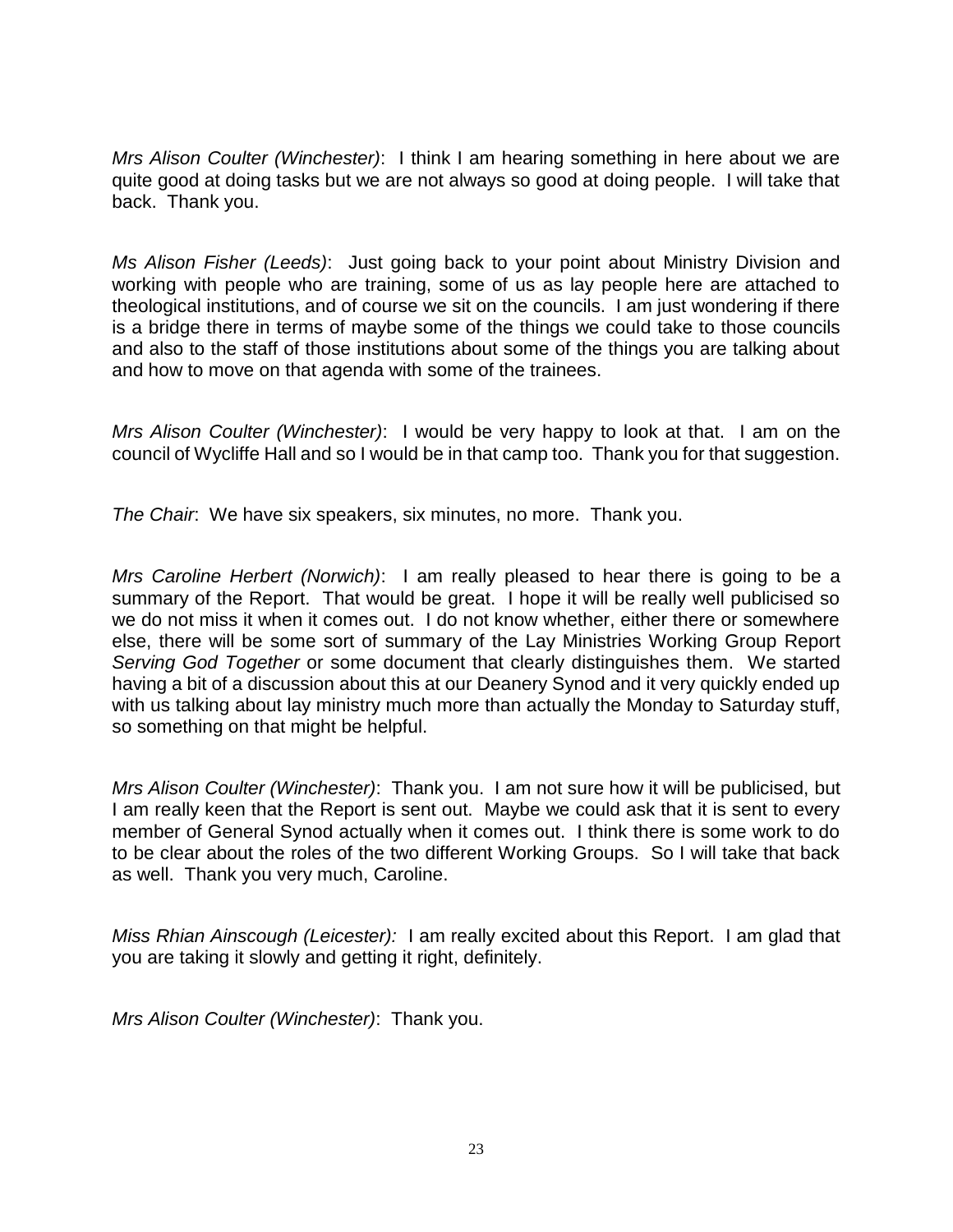*Miss Rhian Ainscough (Leicester)*: You have briefly mentioned that you are trying to include children and young people. I am wondering what you are doing, or what you are going to do, to integrate them into the process and to get their voice heard.

*Mrs Alison Coulter (Winchester)*: I am going to be really honest here. I do not know. That is because Mike wrote the slides, with my help, and he put that in, and so I do not know how he is planning to do that. Can I get back to you about that?

*Miss Rhian Ainscough (Leicester)*: Yes.

*Mrs Alison Coulter (Winchester)*: Because I would hate just to kind of bullshit up here. Sorry, I should not have said that word. It is not allowed in Synod.

*The Chair*: I cannot believe you said that! I think the message is, "We are aware of a priority we are not responding to", and I think the message is there: "We need to sort it out".

*Mr Gavin Oldham (Oxford)*: First of all on training: it may be that you were referring to this earlier when you were talking about it, Adrian. I am just wondering what progress is being made with a web-based training tool such as is used in many industries. We use one in the financial services industry. You do not need to reinvent the wheel with this stuff. It is just a matter of putting the content into a format which is already there. I am wondering what is happening on that.

The second question is about team work. We were hearing about that earlier on. We were hearing from Simon earlier about clergy delegation. The key thing about team work is the clergy actually working as part of a genuine team with their laity. How are we taking steps to make sure that clergy are actually going to recognise the enhanced abilities which we all hope that lay people are going to have going forward?

*Mrs Alison Coulter (Winchester)*: I cannot answer that second question, Gavin. I think all of us need to work together to do that, and that is part of the work of the ongoing group. That is a very big question. I guess what I was saying is that we are recognising that and we are starting a conversation with Ministry Division. We need to work with our colleagues. It is not going to be quick to do. It is something for all of us to work at. Hopefully some of that will start tomorrow, talking about clergy well-being here.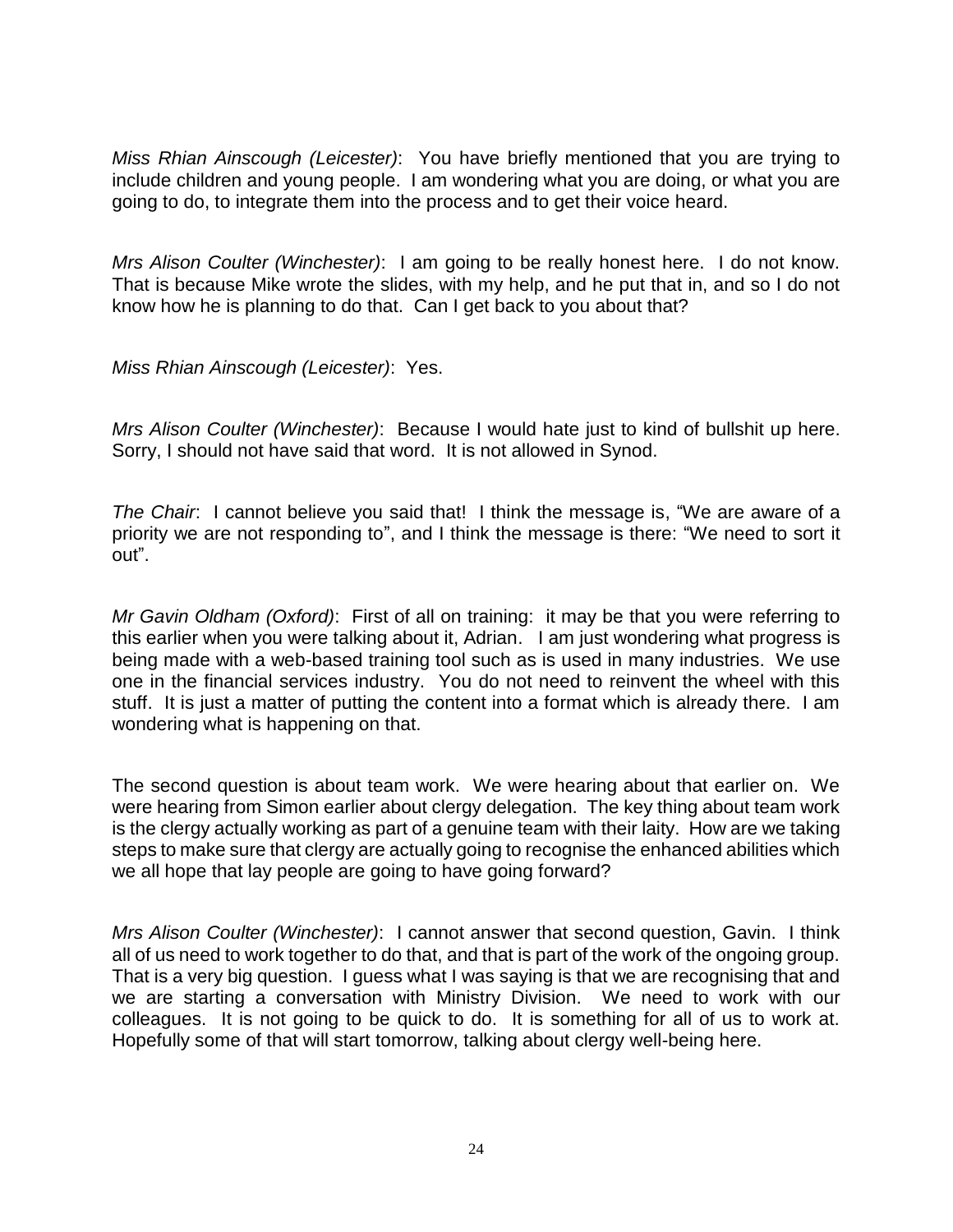The national portal: the information I have is here. We have commissioned this research from CODEC, finding out what people want. I am pretty encouraged that Adrian knows his stuff on digital and we will not be reinventing the wheel. But we will be trying to do that. I will, of course, take your comments back and make sure that those are heard.

*Mr Gavin Oldham (Oxford)*: Good. Thank you.

*Mr Philip French (Rochester)*: I am just sharing something that I already mentioned to the diocesan lay chairs this morning. It is important that this is not just discussed by lay people, as it is important that clergy well-being is not just discussed by clergy, or we shall just simply happily agree with one another.

Just as one model, what we tried in our Diocesan Synod, which seemed to work quite well, was at one meeting we broke into Houses. The House of Clergy discussed clergy well-being and the House of Laity discussed *Setting God's People Free*. At the following meeting, the Clergy Chair and I interviewed each other in front of the Synod as a whole on what we had spent our previous meeting talking about. That seemed to work quite well.

*Mrs Alison Coulter (Winchester)*: Thank you. Good idea.

*Ms Carrie Myers (Southwark)*: A brief reflection on your comments about piloting. You mentioned that your intention was to do this well rather than quickly. I just wonder if trying to pilot in so many dioceses at one time is going to mean that the pilot is not designed with enough rigour to really measure success. It is just maybe something to think about in the planning.

Also a comment in response to a couple of the previous speakers asking for resources. My profession is in volunteer management. I work in the charity sector. A huge range of resources already exists to support people in building relationships with volunteers, in empowering volunteers, lots of the kinds of themes that we have been talking about this evening. I suppose my question would be: have you considered those resources and would you consider looking at them if you have not yet?

*Mrs Alison Coulter (Winchester)*: I have not personally, Carrie, but I would love to consider them, so thank you for offering. Thank you very much. Be careful what you offer!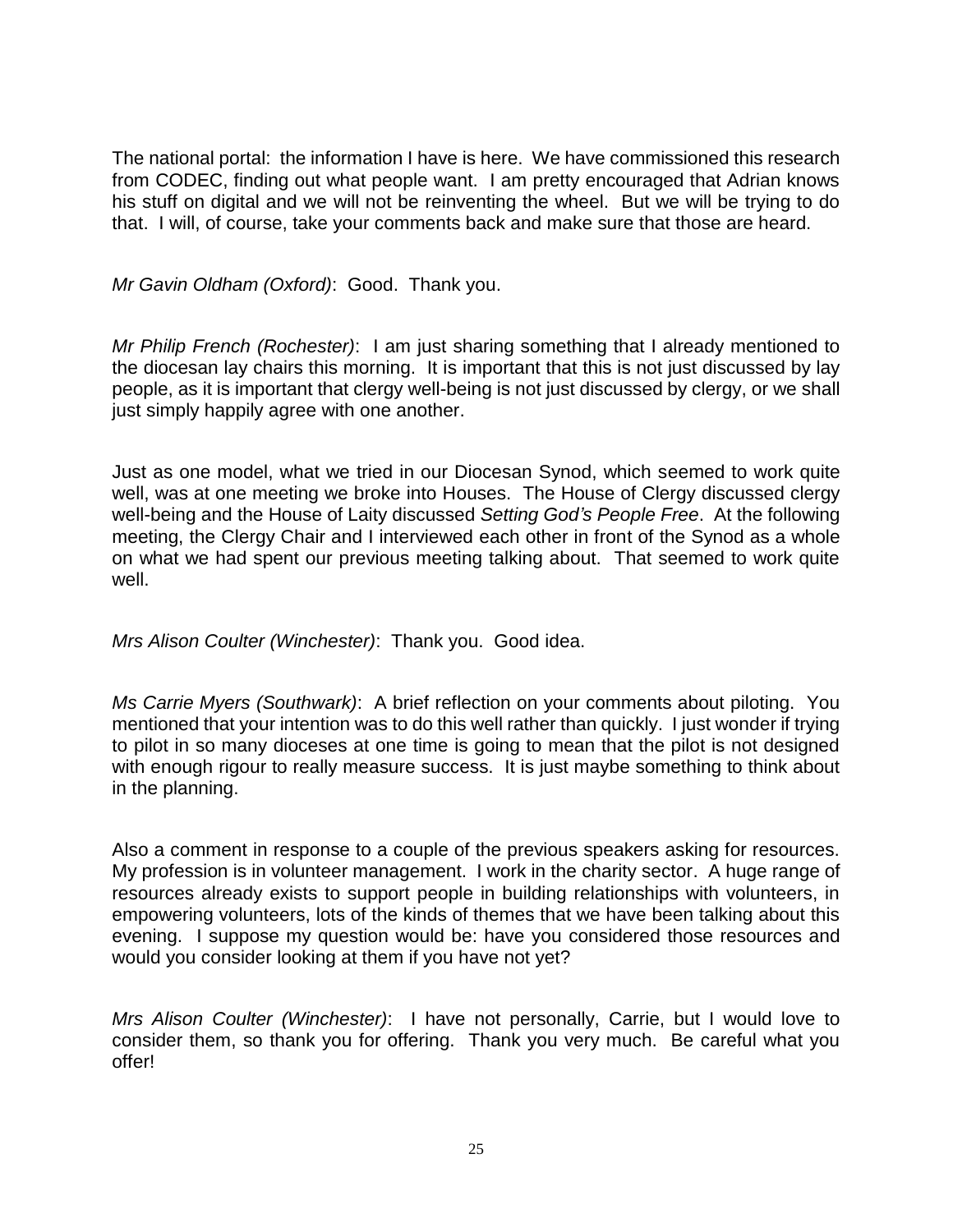*Mrs Joan Beck (Southwell & Nottingham)*: As someone who has managed social care for over 40 years, I wonder if it is too late to change the phrase "Monday to Saturday working". The fact is that so many people now work on Sunday – and not just in social care and health, but in B&Q and Sainsbury's – and that is actually a barrier to their lay ministry: the fact that they are not in church on Sunday. I think to change the phrase would acknowledge the number of people who work on Sundays but also acknowledge that that has an effect on their lay ministry.

*Mrs Alison Coulter (Winchester)*: We have talked about that.

*Mrs Joan Beck (Southwell & Nottingham)*: So the question is: "Have we missed the boat?"

*Mrs Alison Coulter (Winchester)*: We talked about that at the diocesan lay chair meeting this morning. Do you have another suggestion?

*Mrs Joan Beck (Southwell & Nottingham)*: Something like "People's working week" or "working days".

*Mrs Alison Coulter (Winchester)*: Okay. Obviously you feel strongly about that. I hear that. Perhaps you would be so good as to let us know what you would like because we struggled this morning to think of different ways. In the LICC work – I was talking about that organisation earlier – they use the word "frontline". I think people are not happy with that terminology and so we have moved to "Monday to Saturday". I completely acknowledge that many people now work on a Sunday. I think it is just finding the right phrase. Please send us your suggestions.

*Mrs Joan Beck (Southwell & Nottingham)*: Thank you.

*The Chair*: Shall we say thank you to Alison? Nick has some exciting news on Article 7. And just to say hello to Paul. Thank you, Paul, for being our legal adviser tonight. So over to Nick, who is going to tell us what is happening and tell us about Article 7.

*Mr Nicholas Hills (Secretary to the House of Laity)*: Thank you. Unaccustomed as I am to public speaking, it falls to me to say something about Article 7, just at the right time of day, you might think, and probably just at the right time in the process, when the Chair and Vice-Chair, the Prolocutors and the Presidents have decided they do not want to require the reference, but it is absolutely fine because we are just partway through the process.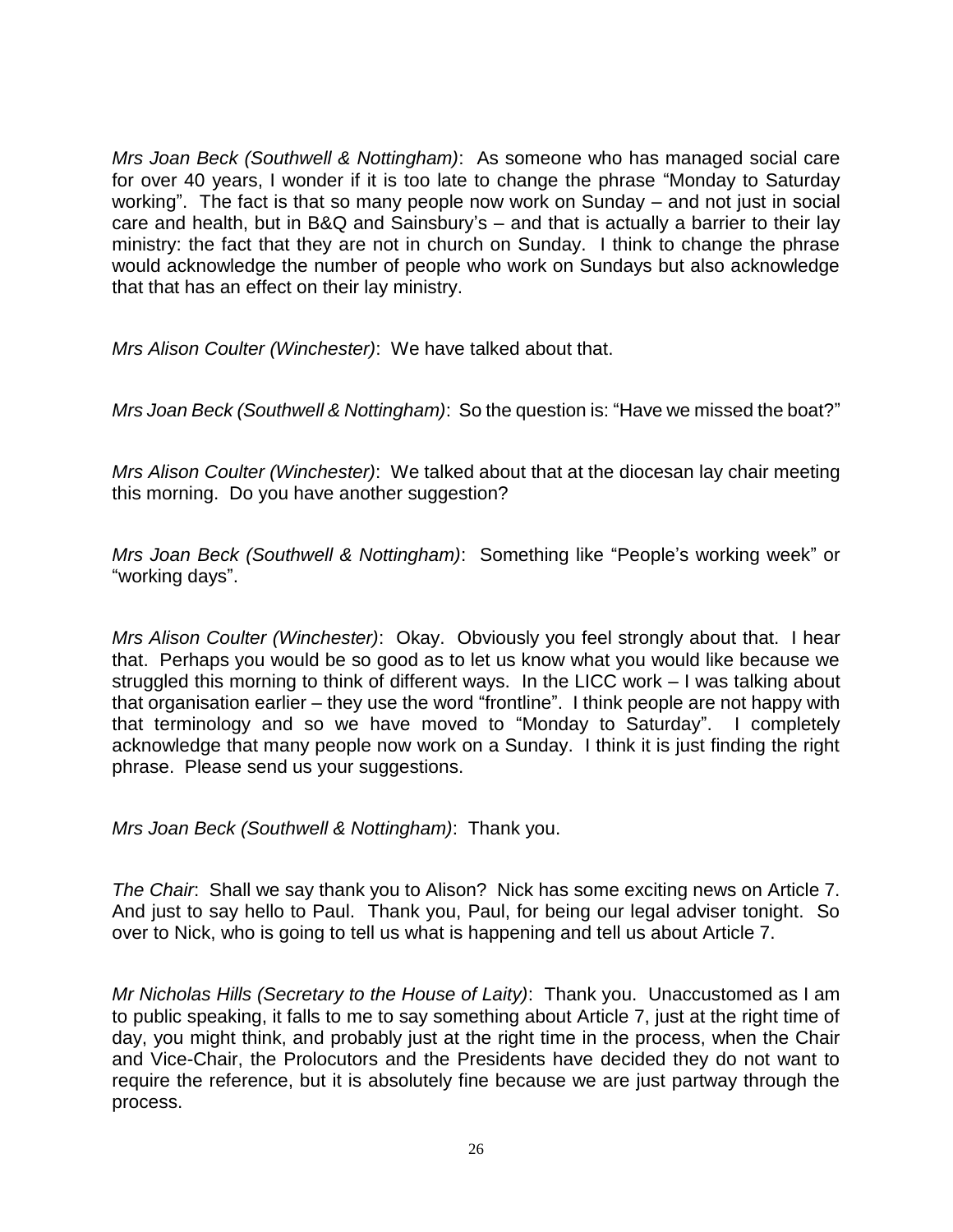Let me first of all say: "Article 7 of what?" It is Article 7 of the Synod's Constitution and it deals with provisions "touching doctrinal formulae or the services or ceremonies of the Church of England or the administration of the sacraments or sacred rites thereof". So you can see why amending Canons No. 36 and No. 37 was designated as Article 7 business: because they both do that.

They are designated early in the process. They are referred to the House of Bishops before Final Approval. The House of Bishops can amend the legislation or whatever it is before Final Approval. That is what the House of Bishops did this morning. That is the stage it was at. The Amending Canons went through the Final Drafting stage yesterday evening. They went to the House of Bishops this morning. They decided they did not want to change them.

It is then referred to the Presidents, the Prolocutors for the Convocations, to the Chair and Vice-Chair of the House of Laity. They consult with their respective standing committees. That happened at lunchtime in all cases. They consult, but they are not dictated to by their relevant standing committees. They obviously wisely listen to them, but they can make their own decision, and their decision is conclusive.

It would not actually have mattered very much if Jamie and Liz had said, "We don't want to require the reference. We don't want to have a meeting of the House of Laity to discuss this", if the Convocation of York had said: "We do". A lovely 1970s trades unionism for you is "One out, all out, brothers and sisters". So if the Convocation of York wants the meeting, or the Convocation of Canterbury wants the meeting, or the House of Laity wants the meeting, but none of the others does, it has to happen.

The process is that the House and the Convocations have to meet separately. The broad outline of the motion that they have to debate is set out in Standing Order 96(2). It cannot be amended when the Convocations or the House of Laity meet and no procedural motions are permitted; so, you cannot, for example, move next business or the adjournment. It has to happen, just carrying on, so it is like a Final Approval debate in a way. Anybody who stands to speak must be called to speak. That is not going to happen because none of the competent bodies required the reference.

I have tried – I scratched my head quite a lot – to come up with a kind of pictorial description of what happens. The House of Laity is actually quite simple. The Chair and Vice-Chair make a decision whether they wish to require the reference or not. If they do not require it, it goes straight on to General Synod for Final Approval unless – and we will get to the "unless" in a bit – but if they do require it, there has to be a meeting of the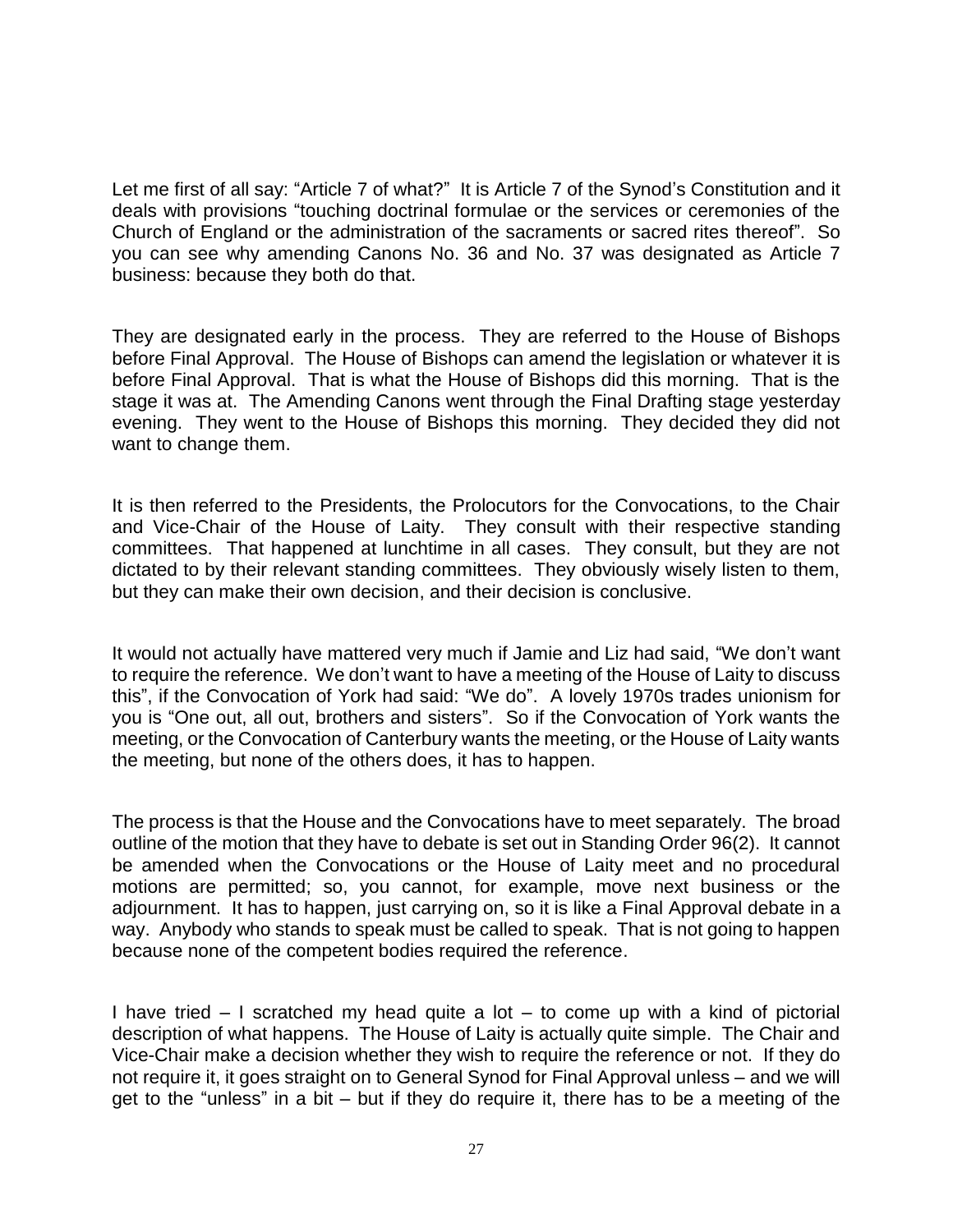House. If the House approves it, it goes on to General Synod for Final Approval unless – we will come back to that. If it does not approve it, the legislation goes no further. For the House of Laity it is very simple. If the reference is required and you agree it, unless – it goes on. If you do not agree it, it stops. So the House actually, because it is the largest of those bodies, has quite a lot of power in its hands. It is only a simple majority vote at that meeting.

However, the Convocations also go through the same process. That is, so far as it goes, easy enough. However, each Convocation is made up of an upper House – the Bishops – and a lower House, which is the clergy. If one of those Houses says no, then there is a slightly more complex procedure. If one House of one Convocation does not approve the recommendation, it can be deferred to the next group of sessions for the same question to be put to both Convocations again. The House of Laity has done its stuff, but now it is up to the Convocations to sort themselves out. When I say one House of one Convocation, I also mean one House of each Convocation. This is the process it goes through. The House of Bishops in the Convocation of York and the House of Clergy, the lower House in the Convocation of Canterbury, does not make up a whole Convocation. So one House of one Convocation or one House of either, if they say no, it is deferred to the next group of sessions - or it can be.

It is open to any Synod member at that stage, when the news is given, to ask for the matter to be referred back to the Convocations at the next group of sessions and it is put to the vote. A simple majority will take it on to the next group of sessions, for the Convocations to go round the loop again. It may be possible for those people who voted against to be talked around, it might not, but, whatever, they have to do it if that is what is agreed.

If they go round the loop again and another House of one of the Convocations says no, it is then open to any member of Synod, once that is reported, to move that the House of Clergy and the House of Bishops – that is, the House of Clergy of the General Synod and the House of Bishops of the General Synod; not just of the Convocations individually, but both Convocations together – should debate those matters separately. If that is carried, the House of Bishops and the House of Clergy debate the matter separately at the next group of sessions.

So this can drag on quite a bit. That is why I say the House of Laity is so much simpler. It is not provincial. It does not have different bits and pieces in it. It is just one House and it is so much simpler.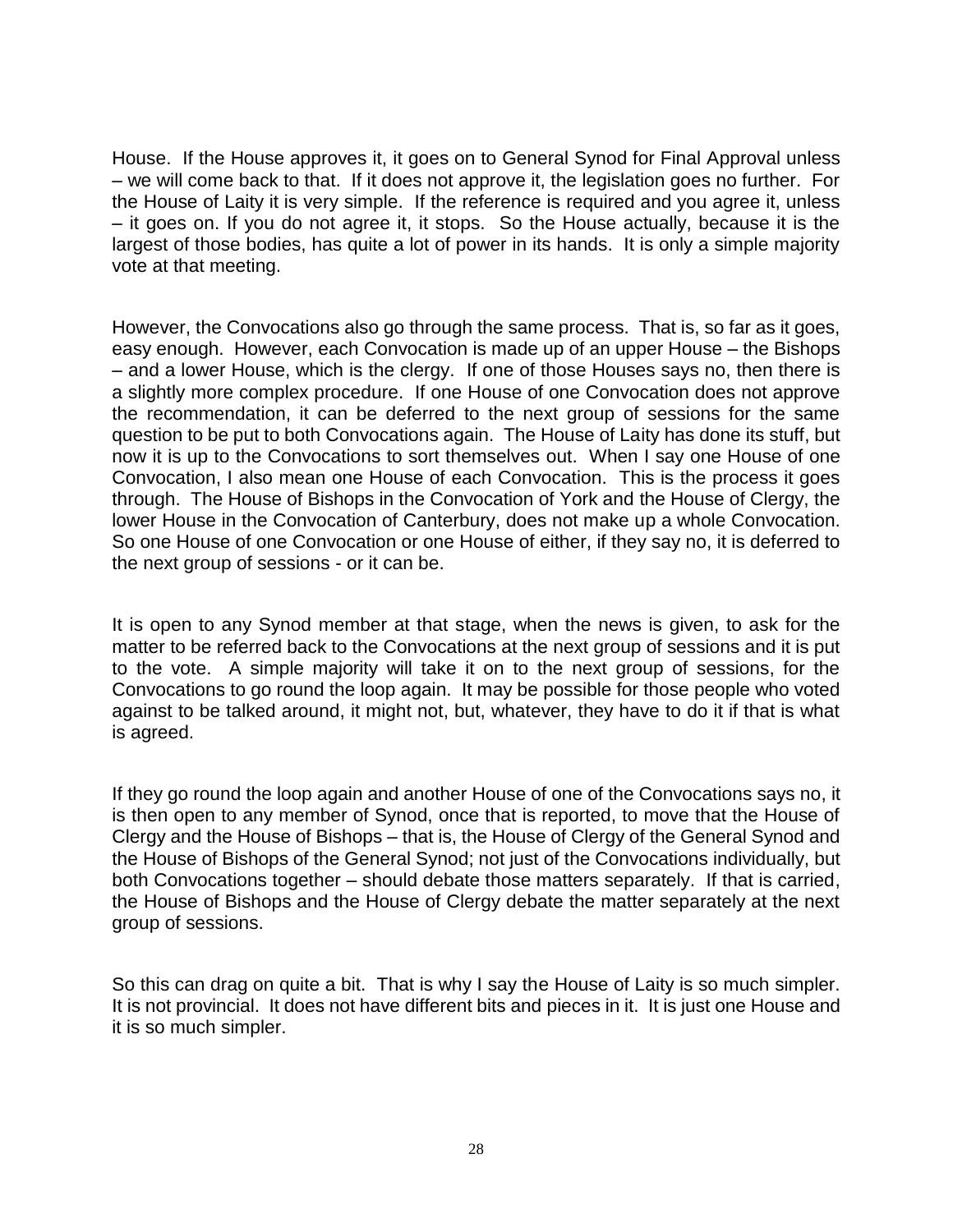If at the first stage when one of the Houses of one of the Convocations has said no and somebody at Synod says "Well, let's defer it to the next group of sessions and the Convocations can look at it again" that vote is not carried, the legislation stops. We are at the same stage we were if the House of Laity had said no. If that goes through, however, and another House of either Convocation says no, and there is a vote on whether it should be referred to the House of Clergy and the House of Bishops, if there is a vote which says no then, the legislation stops there. So there are a number of cut-off points or break points in the procedure for the clergy that can stop it or delay it, but we are not doing that with these two Amending Canons and so all is well.

I know this is complex, and it is not the right time of day to be doing it. After I have checked everything with my learned colleagues, I will put these slides on the House of Laity website so that you can look at them and refer to them – for future reference – but it may be a little while before we come round to an Article 7 reference again by which time we may have a new House and somebody else will have to do it! I leave it with you.

*The Chair*: Can I just say, this is a complete set-up, because of course this is Nick's last meeting with us and we are losing someone who actually understands Article 7 – or, at least, claims to or seems to! It is very important that Liz says a few words. Where has she gone? She is over there.

*Canon Elizabeth Paver (Sheffield)*: Nick, what a *tour de force*! That was wonderful! An enormous collective thanks and gratitude from the whole of the House of Laity. Your work in support of our House and individual members has been exemplary. Your personal work and the responsibilities that you have taken have increased over the many years that we have had the privilege of you working at Church House, and you have accepted all of these changes and all of this extra responsibility and work with your usual aplomb. We thank you for that very much indeed.

It reminds me of the story of the swan that you all have heard told. Here he is. He is gliding along gracefully and elegantly and he is belying the reality that he is paddling like hell underneath. You do it so well, Nick! Your professionalism, your expertise, are shared generously with any who ask for it, and your often mischievous sense of humour, as we have just seen this evening – because now you have befuddled all of us – has endeared you to us all.

We wish you every blessing as you move into your new role as the Director at St Andrew Holborn, a Guild Church with a number of charities that make many grants and awards across the piece. It also has a conference centre. I think he is going to another huge job.